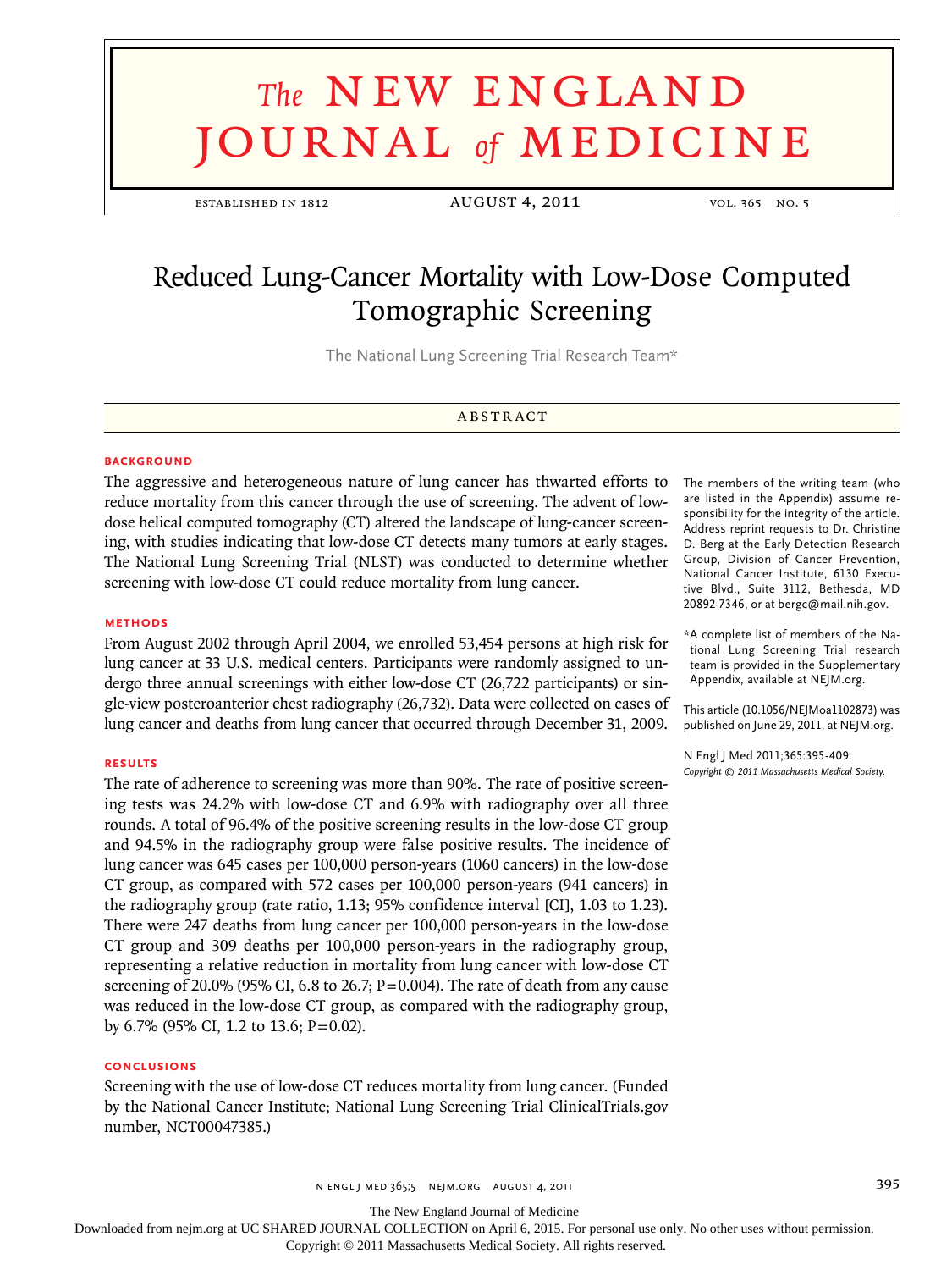UNG CANCER IS AN AGGRESSIVE AND HET-<br>erogeneous disease.<sup>1,2</sup> Advances in surgical,<br>radiotherapeutic, and chemotherapeutic ap-<br>proaches have been made, but the long-term surung cancer is an aggressive and heterogeneous disease.1,2 Advances in surgical, radiotherapeutic, and chemotherapeutic apvival rate remains low.3 After the Surgeon General's 1964 report on smoking and health, mortality from lung cancer among men peaked and then fell; among women, the peak occurred later and a slight decline has occurred more recently.<sup>4</sup> Even though the rate of heavy smoking continues to decline in the United States,<sup>5</sup> 94 million current or former smokers remain at elevated risk for the disease,<sup>6</sup> and lung cancer remains the leading cause of death from cancer in this country.3 The prevalence of smoking is substantially higher in developing countries than in the United States, and the worldwide burden of lung cancer is projected to rise considerably during the coming years.<sup>7</sup>

Although effective mass screening of high-risk groups could potentially be of benefit, randomized trials of screening with the use of chest radiography with or without cytologic analysis of sputum specimens have shown no reduction in lung-cancer mortality.8 Molecular markers in blood, sputum, and bronchial brushings have been studied but are currently unsuitable for clinical application.8 Advances in multidetector computed tomography (CT), however, have made high-resolution volumetric imaging possible in a single breath hold at acceptable levels of radiation exposure,<sup>9</sup> allowing its use for certain lung-specific applications. Several observational studies have shown that low-dose helical CT of the lung detects more nodules and lung cancers, including early-stage cancers, than does chest radiography.<sup>8</sup> Therefore, the National Cancer Institute (NCI) funded the National Lung Screening Trial (NLST), a randomized trial, to determine whether screening with low-dose CT, as compared with chest radiography, would reduce mortality from lung cancer among high-risk persons. The NLST was initiated in 2002.10 In October 2010, the available data showed that there was a significant reduction with low-dose CT screening in the rates of both death from lung cancer and death from any cause. We report here the findings of the NLST, including the performance characteristics of the screening techniques, the approaches used for and the results of diagnostic evaluation of positive screening results, the characteristics of the lungcancer cases, and mortality. A comprehensive description of the design and operations of the trial, including the collection of the data and the acquisition variables of the screening techniques, has been published previously.<sup>10</sup>

#### METHODS

#### **Trial Oversight**

The NLST, a randomized trial of screening with the use of low-dose CT as compared with screening with the use of chest radiography, was a collaborative effort of the Lung Screening Study (LSS), administered by the NCI Division of Cancer Prevention, and the American College of Radiology Imaging Network (ACRIN), sponsored by the NCI Division of Cancer Treatment and Diagnosis, Cancer Imaging Program. Chest radiography was chosen as the screening method for the control group because radiographic screening was being compared with community care (care that a participant usually receives) in the Prostate, Lung, Colorectal and Ovarian (PLCO) Cancer Screening Trial (ClinicalTrials.gov number, NCT00002540).<sup>11</sup> The NLST was approved by the institutional review board at each of the 33 participating medical institutions. The study was conducted in accordance with the protocol; both the protocol and the statistical analysis plan are available with the full text of this article at NEJM.org.

#### **Participants**

We enrolled participants from August 2002 through April 2004; screening took place from August 2002 through September 2007. Participants were followed for events that occurred through December 31, 2009 (Fig. 1 in the Supplementary Appendix, available at NEJM.org).

Eligible participants were between 55 and 74 years of age at the time of randomization, had a history of cigarette smoking of at least 30 packyears, and, if former smokers, had quit within the previous 15 years. Persons who had previously received a diagnosis of lung cancer, had undergone chest CT within 18 months before enrollment, had hemoptysis, or had an unexplained weight loss of more than 6.8 kg (15 lb) in the preceding year were excluded. A total of 53,454 persons were enrolled; 26,722 were randomly assigned to screening with low-dose CT and 26,732 to screening with chest radiography. Previously published articles describing the NLST<sup>10,12</sup> reported an enroll-

The New England Journal of Medicine

Downloaded from nejm.org at UC SHARED JOURNAL COLLECTION on April 6, 2015. For personal use only. No other uses without permission.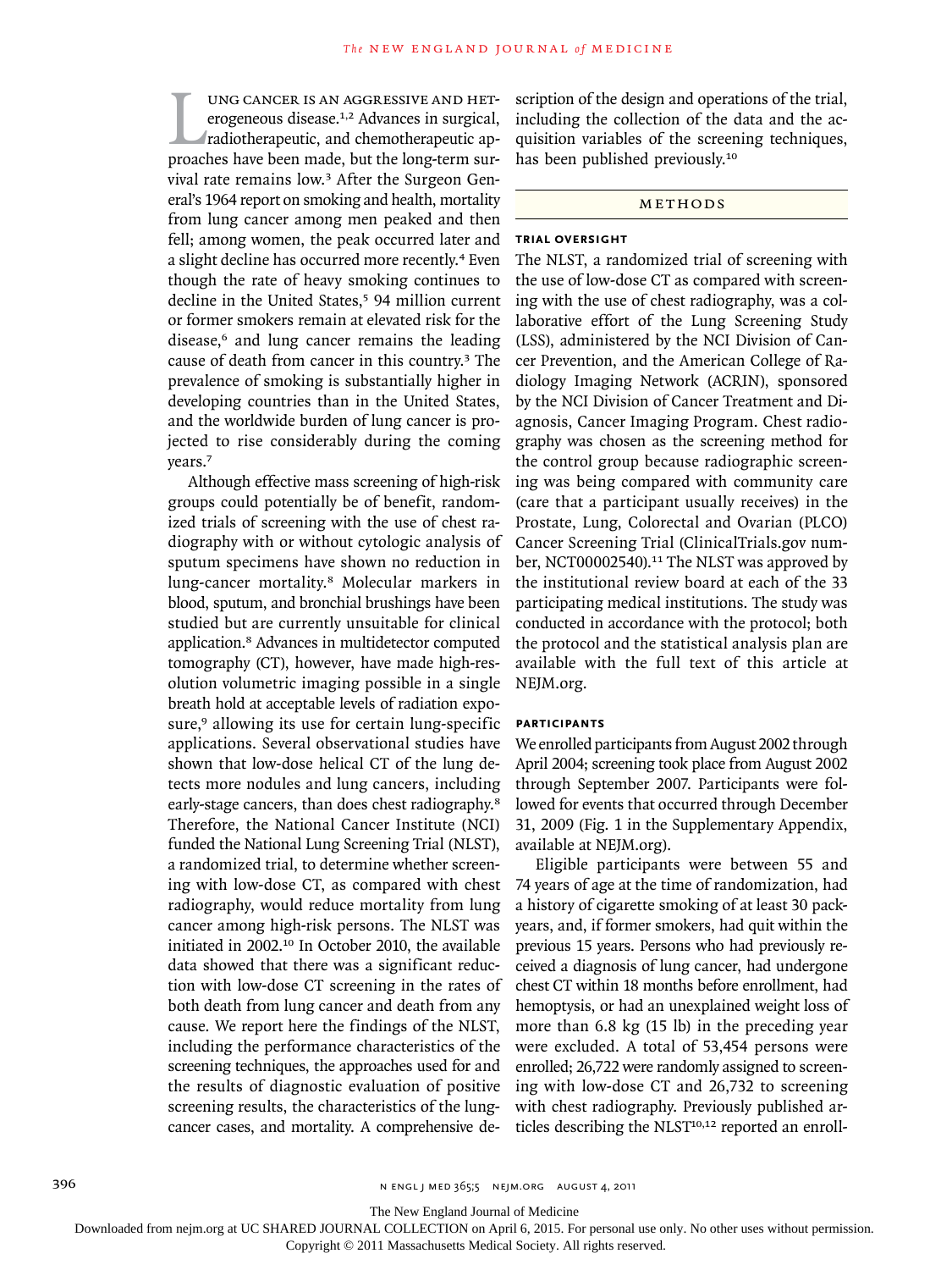ment of 53,456 participants (26,723 in the lowdose CT group and 26,733 in the radiography group). The number of enrolled persons is now reduced by 2 owing to the discovery of the duplicate randomization of 2 participants.

Participants were enrolled at 1 of the 10 LSS or 23 ACRIN centers. Before randomization, each participant provided written informed consent. After the participants underwent randomization, they completed a questionnaire that covered many topics, including demographic characteristics and smoking behavior. The ACRIN centers collected additional data for planned analyses of cost-effectiveness, quality of life, and smoking cessation. Participants at 15 ACRIN centers were also asked to provide serial blood, sputum, and urine specimens. Lung-cancer and other tissue specimens were obtained at both the ACRIN and LSS centers and were used to construct tissue microarrays. All biospecimens are available to researchers through a peer-review process.

#### **Screening**

Participants were invited to undergo three screenings (T0, T1, and T2) at 1-year intervals, with the first screening (T0) performed soon after the time of randomization. Participants in whom lung cancer was diagnosed were not offered subsequent screening tests. The number of lung-cancer screening tests that were performed outside the NLST was estimated through self-administered questionnaires that were mailed to a random subgroup of approximately 500 participants from LSS centers annually. Sample sizes were selected to yield a standard error of 0.025 for the estimate of the proportion of participants undergoing lung-cancer screening tests outside the NLST in each group. For participants from ACRIN centers, information on CT examinations or chest radiography performed outside the trial was obtained, but no data were gathered on whether the examinations were performed as screening tests.

All screening examinations were performed in accordance with a standard protocol, developed by medical physicists associated with the trial, that specified acceptable characteristics of the machine and acquisition variables.10,13,14 All low-dose CT scans were acquired with the use of multidetector scanners with a minimum of four channels. The acquisition variables were chosen to reduce exposure to an average effective dose of 1.5 mSv. The average effective dose with diagnostic chest CT varies widely but is approximately 8 mSv.10,13,14 Chest radiographs were obtained with the use of either screen-film radiography or digital equipment. All the machines used for screening met the technical standards of the American College of Radiology.10 The use of new equipment was allowed after certification by medical physicists.

NLST radiologists and radiologic technologists were certified by appropriate agencies or boards and completed training in image acquisition; radiologists also completed training in image quality and standardized image interpretation. Images were interpreted first in isolation and then in comparison with available historical images and images from prior NLST screening examinations. The comparative interpretations were used to determine the outcome of the examination. Low-dose CT scans that revealed any noncalcified nodule measuring at least 4 mm in any diameter and radiographic images that revealed any noncalcified nodule or mass were classified as positive, "suspicious for" lung cancer. Other abnormalities such as adenopathy or effusion could be classified as a positive result as well. Abnormalities suggesting clinically significant conditions other than lung cancer also were noted, as were minor abnormalities. At the third round of screening (T2), abnormalities suspicious for lung cancer that were stable across the three rounds could, according to the protocol, be classified as minor abnormalities rather than positive results.

Results and recommendations from the interpreting radiologist were reported in writing to the participant and his or her health care provider within 4 weeks after the examination. Since there was no standardized, scientifically validated approach to the evaluation of nodules, trial radiologists developed guidelines for diagnostic follow-up, but no specific evaluation approach was mandated.

#### **Medical-Record Abstraction**

Medical records documenting diagnostic evaluation procedures and any associated complications were obtained for participants who had positive screening tests and for participants in whom lung cancer was diagnosed. Pathology and tumor-staging reports and records of operative procedures and initial treatment were also obtained for participants with lung cancer. Pathology reports were obtained for other reported cancers to exclude

The New England Journal of Medicine

Downloaded from nejm.org at UC SHARED JOURNAL COLLECTION on April 6, 2015. For personal use only. No other uses without permission.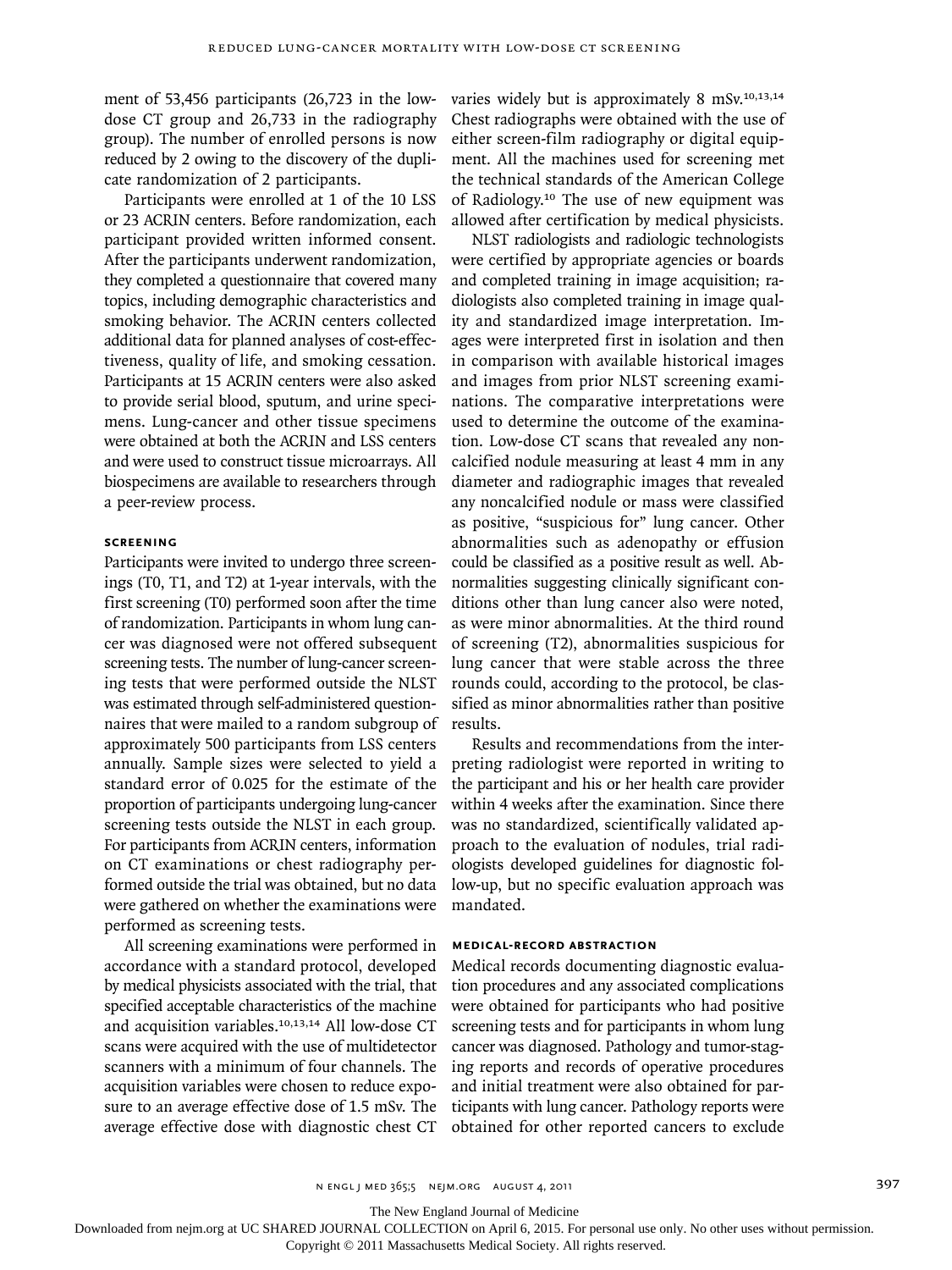the possibility that such tumors represented lung metastases. Histologic features of the lung cancer were coded according to the *International Classification of Diseases for Oncology, 3rd Edition* (ICD-O-3),<sup>15</sup> and the disease stage was determined according to the sixth edition of the *Cancer Staging Manual* of the American Joint Committee on Cancer.16 At ACRIN sites, additional medical records were also obtained for a number of substudies, including studies of health care utilization and cost-effectiveness.<sup>10</sup>

## **Vital Status**

Participants completed a questionnaire regarding vital status either annually (LSS participants) or semiannually (ACRIN participants). The names and Social Security numbers of participants who were lost to follow-up were submitted to the National Death Index to ascertain probable vital status. Death certificates were obtained for participants who were known to have died. An endpoint verification team determined whether the cause of death was lung cancer. Although a distinction was made between a death caused by lung cancer and a death that resulted from the diagnostic evaluation for or treatment of lung cancer, the deaths from the latter causes were counted as lung-cancer deaths in the primary end-point analysis. The members of the team were not aware of the group assignments (see Section 2 in the Supplementary Appendix).

# **Statistical Analysis**

The primary analysis was a comparison of lungcancer mortality between the two screening groups, according to the intention-to-screen principle. We estimated that the study would have 90% power to detect a 21% decrease in mortality from lung cancer in the low-dose CT group, as compared with the radiography group. Secondary analyses compared the rate of death from any cause and the incidence of lung cancer in the two groups.

Event rates were defined as the ratio of the number of events to the person-years at risk for the event. For the incidence of lung cancer, person-years were measured from the time of randomization to the date of diagnosis of lung cancer, death, or censoring of data (whichever came first); for the rates of death, person-years were measured from the time of randomization to the date of death or censoring of data (whichever came first). The latest date for the censoring of data on incidence of lung cancer and on death from any cause was December 31, 2009; the latest date for the censoring of data on death from lung cancer for the purpose of the primary endpoint analysis was January 15, 2009. The earlier censoring date for death from lung cancer was established to allow adequate time for the review process for deaths to be performed to the same, thorough extent in each group. We calculated the confidence intervals for incidence ratios assuming a Poisson distribution for the number of events and a normal distribution of the logarithm of the ratio, using asymptotic methods. We calculated the confidence intervals for mortality ratios with the weighted method that was used to monitor the primary end point of the trial,<sup>17</sup> which allows for a varying rate ratio and is adjusted for the design. The number needed to screen to prevent one death from lung cancer was estimated as the reciprocal of the reduction in the absolute risk of death from lung cancer in one group as compared with the other, among participants who had at least one screening test. The analyses were performed with the use of SAS/STAT<sup>18</sup> and  $R<sup>19</sup>$  statistical packages.

Interim analyses were performed to monitor the primary end point for efficacy and futility. The analyses involved the use of a weighted logrank statistic, with weights increasing linearly from no weight at randomization to full weight at 4 years and thereafter. Efficacy and futility boundaries were built on the Lan–DeMets approach with an O'Brien–Fleming spending function.20 Interim analyses were performed annually from 2006 through 2009 and semiannually in 2010.

An independent data and safety monitoring board met every 6 months and reviewed the accumulating data. On October 20, 2010, the board determined that a definitive result had been reached for the primary end point of the trial and recommended that the results be reported.<sup>21</sup> The board's decision took into consideration that the efficacy boundary for the primary end point had been crossed and that there was no evidence of unforeseen screening effects that warranted acting contrary to the trial's prespecified monitoring plan. The NCI director accepted the recommendation of the data and safety monitoring board, and the trial results were announced on November 4, 2010.

398 n engl j med 365;5 nejm.org august 4, 2011

The New England Journal of Medicine

Downloaded from nejm.org at UC SHARED JOURNAL COLLECTION on April 6, 2015. For personal use only. No other uses without permission.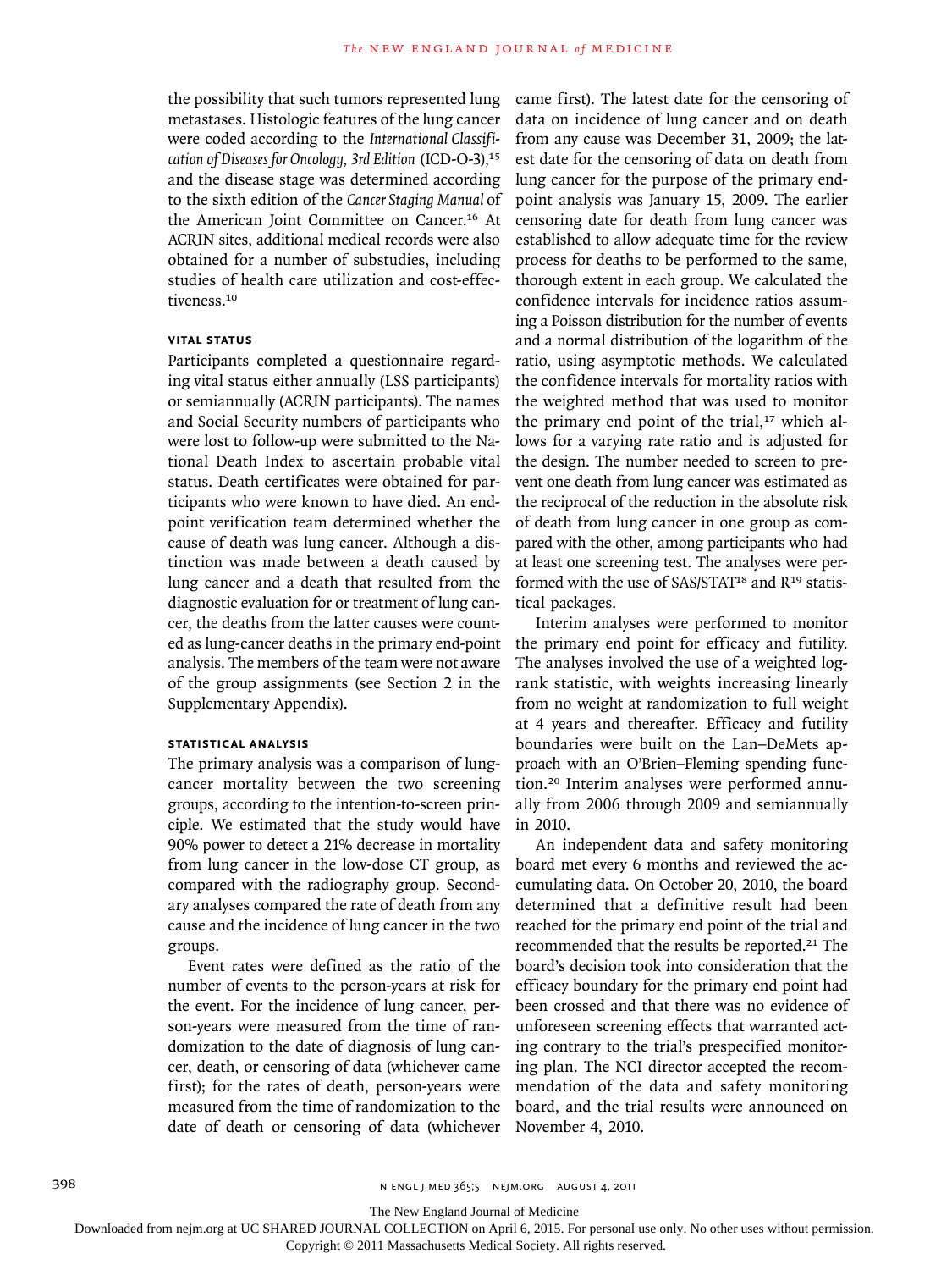#### **RESULTS**

#### **Characteristics of the Participants**

The demographic characteristics and smoking history of the participants were virtually identical in the two groups (Table 1). As compared with respondents to a 2002–2004 U.S. Census survey of tobacco use<sup>22</sup> who met the NLST eligibility criteria for age and smoking history, NLST participants were younger, had a higher level of education, and were more likely to be former smokers.12 As of December 31, 2009, vital status was known for 97% of the participants in the low-dose CT group and 96% of those in the radiography group. The median duration of follow-up was 6.5 years, with a maximum duration of 7.4 years in each group.

#### **Adherence to Screening**

The rate of adherence to the screening protocol across the three rounds was high: 95% in the low-dose CT group and 93% in the radiography group. Among LSS participants in the radiography group, the average annual rate of helical CT screening outside the NLST during the screening phase of the trial was 4.3%, which was well below the 10.0% rate estimated in the trial power calculations.

## **Results of Screening**

In all three rounds, there was a substantially higher rate of positive screening tests in the lowdose CT group than in the radiography group (T0, 27.3% vs. 9.2%; T1, 27.9% vs. 6.2%; and T2, 16.8% vs. 5.0%) (Table 2). The rate of positive tests in both groups was noticeably lower at T2 than at T0 or T1 because the NLST protocol allowed tests showing abnormalities at T2 that were suspicious for cancer but were stable across all three rounds to be categorized as negative with minor abnormalities. During the screening phase of the trial, 39.1% of the participants in the low-dose CT group and 16.0% of those in the radiography group had at least one positive screening result. The percentage of all screening tests that identified a clinically significant abnormality other than an abnormality suspicious for lung cancer was more than three times as high in the low-dose CT group as in the radiography group (7.5% vs. 2.1%).

# **Follow-up of Positive Results**

More than 90% of the positive screening tests in the first round of screening (T0) led to a diagnos-

| Characteristic                               | Low-Dose CT Group Radiography Group<br>$(N = 26, 722)$ | $(N = 26, 732)$ |
|----------------------------------------------|--------------------------------------------------------|-----------------|
|                                              | number (percent)                                       |                 |
| Age at randomization                         |                                                        |                 |
| <55 yr†                                      | $2 (-0.1)$                                             | $4 (-0.1)$      |
| 55-59 yr                                     | 11,440 (42.8)                                          | 11,420 (42.7)   |
| $60 - 64$ yr                                 | 8,170 (30.6)                                           | 8,198 (30.7)    |
| 65-69 yr                                     | 4,756 (17.8)                                           | 4,762 (17.8)    |
| 70-74 yr                                     | 2,353(8.8)                                             | 2,345(8.8)      |
| ≥75 yr <sup>+</sup>                          | $1 (-0.1)$                                             | $3 (-0.1)$      |
| Sex                                          |                                                        |                 |
| Male                                         | 15,770 (59.0)                                          | 15,762 (59.0)   |
| Female                                       | 10,952 (41.0)                                          | 10,970 (41.0)   |
| Race or ethnic group:                        |                                                        |                 |
| White                                        | 24,289 (90.9)                                          | 24,260 (90.8)   |
| <b>Black</b>                                 | 1,195(4.5)                                             | 1,181(4.4)      |
| Asian                                        | 559(2.1)                                               | 536 (2.0)       |
| American Indian or Alaska<br><b>Native</b>   | 92(0.3)                                                | 98 (0.4)        |
| Native Hawaiian or other<br>Pacific Islander | 91(0.3)                                                | 102(0.4)        |
| More than one race or ethnic<br>group        | 333(1.2)                                               | 346 (1.3)       |
| Data missing                                 | 163(0.6)                                               | 209 (0.8)       |
| Hispanic ethnic group:                       |                                                        |                 |
| Hispanic or Latino                           | 479 (1.8)                                              | 456 (1.7)       |
| Neither Hispanic nor Latino                  | 26,079 (97.6)                                          | 26,039 (97.4)   |
| Data missing                                 | 164(0.6)                                               | 237 (0.9)       |
| Smoking status                               |                                                        |                 |
| Current                                      | 12,862 (48.1)                                          | 12,900 (48.3)   |
| Former                                       | 13,860 (51.9)                                          | 13,832 (51.7)   |

**Table 1. Selected Baseline Characteristics of the Study Participants.\***

\* CT denotes computed tomography.

† Patients in this age range were ineligible for inclusion in the screening trial but were enrolled and were included in all analyses.

‡ Race or ethnic group was self-reported.

tic evaluation (Table 3). Lower rates of follow-up were seen at later rounds. The diagnostic evaluation most often consisted of further imaging, and invasive procedures were performed infrequently. Across the three rounds, 96.4% of the positive results in the low-dose CT group and 94.5% of those in the radiography group were false positive results. These percentages varied little by round. Of the total number of low-dose CT screening tests in the three rounds, 24.2% were classified as pos-

The New England Journal of Medicine

Downloaded from nejm.org at UC SHARED JOURNAL COLLECTION on April 6, 2015. For personal use only. No other uses without permission.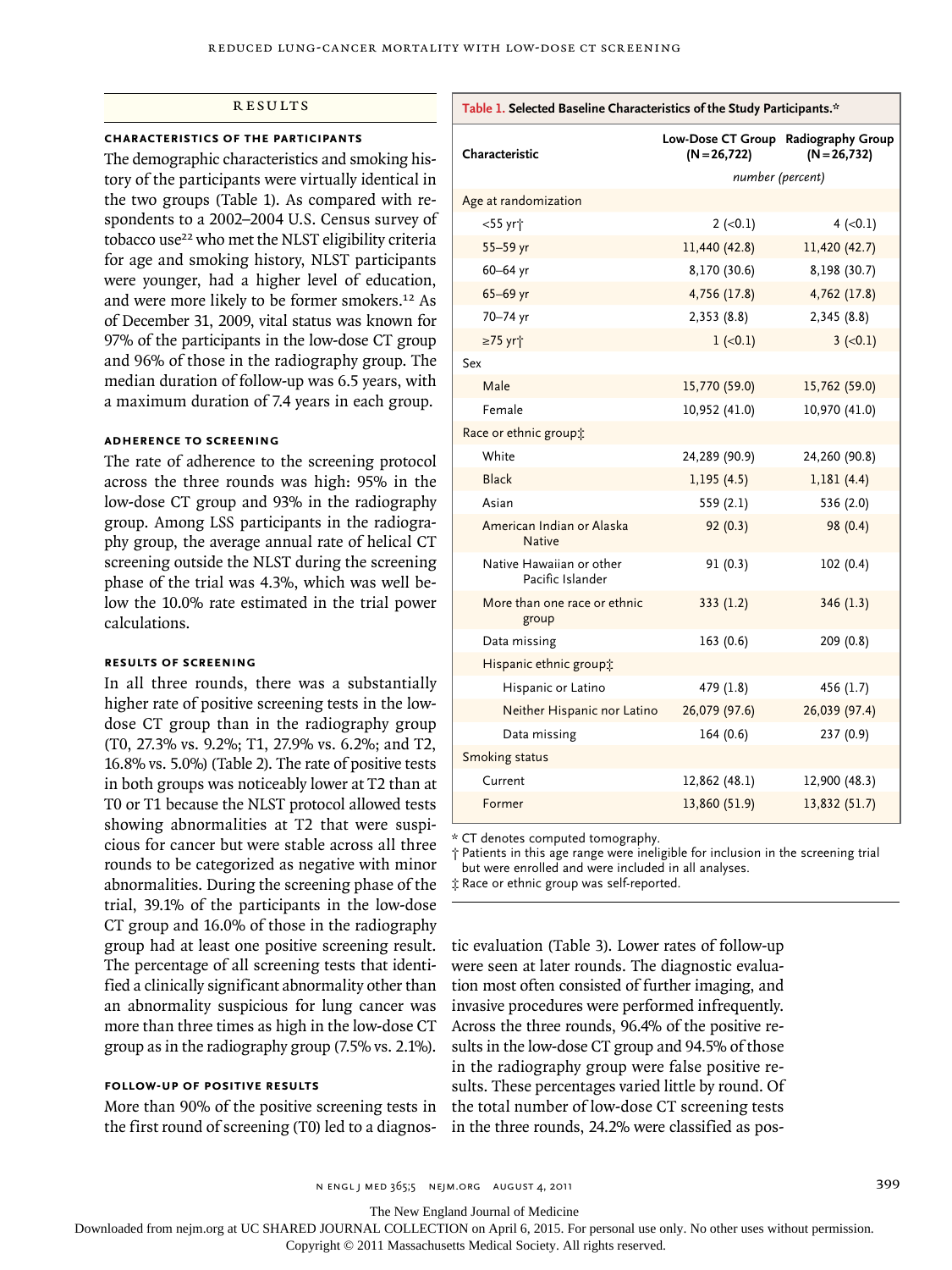|                           |                       | Table 2. Results of Three Rounds of Screening.* |                                                                            |                            |                       |                    |                                                                            |                            |
|---------------------------|-----------------------|-------------------------------------------------|----------------------------------------------------------------------------|----------------------------|-----------------------|--------------------|----------------------------------------------------------------------------|----------------------------|
| <b>Screening</b><br>Round |                       |                                                 | <b>Low-Dose CT</b>                                                         |                            |                       |                    | <b>Chest Radiography</b>                                                   |                            |
|                           | Total No.<br>Screened | Positive<br>Result                              | Clinically Significant<br>Abnormality Not<br>Suspicious for<br>Lung Cancer | No or Minor<br>Abnormality | Total No.<br>Screened | Positive<br>Result | Clinically Significant<br>Abnormality Not<br>Suspicious for<br>Lung Cancer | No or Minor<br>Abnormality |
|                           |                       |                                                 | no. (% of screened)                                                        |                            |                       |                    | no. (% of screened)                                                        |                            |
| T <sub>0</sub>            | 26,309                | 7191 (27.3)                                     | 2695 (10.2)                                                                | 16,423 (62.4)              | 26,035                | 2387(9.2)          | 785(3.0)                                                                   | $22,863$ (87.8)            |
| T1                        | 24,715                | 6901 (27.9)                                     | 1519 (6.1)                                                                 | 16,295 (65.9)              | 24,089                | 1482 (6.2)         | 429 (1.8)                                                                  | $22,178$ (92.1)            |
| T <sub>2</sub>            | 24,102                | 4054 (16.8)                                     | 1408(5.8)                                                                  | 18,640 (77.3)              | 23,346                | 1174(5.0)          | 361(1.5)                                                                   | 21,811(93.4)               |

\* The screenings were performed at 1-year intervals, with the first screening (T0) performed soon after the time of randomization. Results of screening tests that were technically inadequate (7 in the low-dose CT group and 26 in the radiography group, across the three screening rounds) are not included in this table. A screening test with low-dose CT was considered to be positive if it revealed a nodule at least 4 mm in any diameter or other abnormalities that were suspicious for lung cancer. A screening test with chest radiography was considered to be positive if it revealed a nodule or mass of any size or other abnormalities suspicious for lung cancer.

> itive and 23.3% had false positive results; of the total number of radiographic screening tests in the three rounds, 6.9% were classified as positive and 6.5% had false positive results.

#### **Adverse Events**

Adverse events from the actual screening examinations were few and minor. The rates of complications after a diagnostic evaluation procedure for a positive screening test (listed by category in Table 1 in the Supplementary Appendix) were low; the rate of at least one complication was 1.4% in the low-dose CT group and 1.6% in the radiography group (Table 4). A total of 0.06% of the positive screening tests in the low-dose CT group that did not result in a diagnosis of lung cancer and 11.2% of those that did result in a diagnosis of lung cancer were associated with a major complication after an invasive procedure; the corresponding percentages in the radiography group were 0.02% and 8.2%. The frequency of major complications varied according to the type of invasive procedure. A total of 16 participants in the lowdose CT group (10 of whom had lung cancer) and 10 in the radiography group (all of whom had lung cancer) died within 60 days after an invasive diagnostic procedure. Although it is not known whether the complications from the diagnostic procedure caused the deaths, the low frequency of death within 60 days after the procedure suggests that death as a result of the diagnostic evaluation of positive screening tests is a rare occurrence.

#### **Incidence, Characteristics, and Treatment of Lung Cancers**

A total of 1060 lung cancers (645 per 100,000 person-years) were diagnosed in the low-dose CT group, as compared with 941 (572 per 100,000 person-years) in the radiography group (rate ratio, 1.13; 95% confidence interval [CI], 1.03 to 1.23). In the low-dose CT group, 649 cancers were diagnosed after a positive screening test, 44 after a negative screening test, and 367 among participants who either missed the screening or received the diagnosis after their trial screening phase was over (Table 5). In the radiography group, 279 cancers were diagnosed after a positive screening test, 137 after a negative screening test, and 525 among participants who either missed the screening or received the diagnosis after their trial screening phase was over. Figure 1A shows the cumulative number of lung cancers through December 31, 2009, according to the screening group. Detailed calculations of sensitivity, specificity, positive predictive value, and negative predictive value are not reported here.

In each group, the percentage of stage IA and stage IB lung cancers was highest among cancers that were diagnosed after a positive screening test (Table 5). Fewer stage IV cancers were seen in the low-dose CT group than in the radiography group at the second and third screening rounds (Table 2 in the Supplementary Appendix). Low-dose CT screening identified a preponderance of adenocarcinomas, including bronchioloalveolar

The New England Journal of Medicine

Downloaded from nejm.org at UC SHARED JOURNAL COLLECTION on April 6, 2015. For personal use only. No other uses without permission.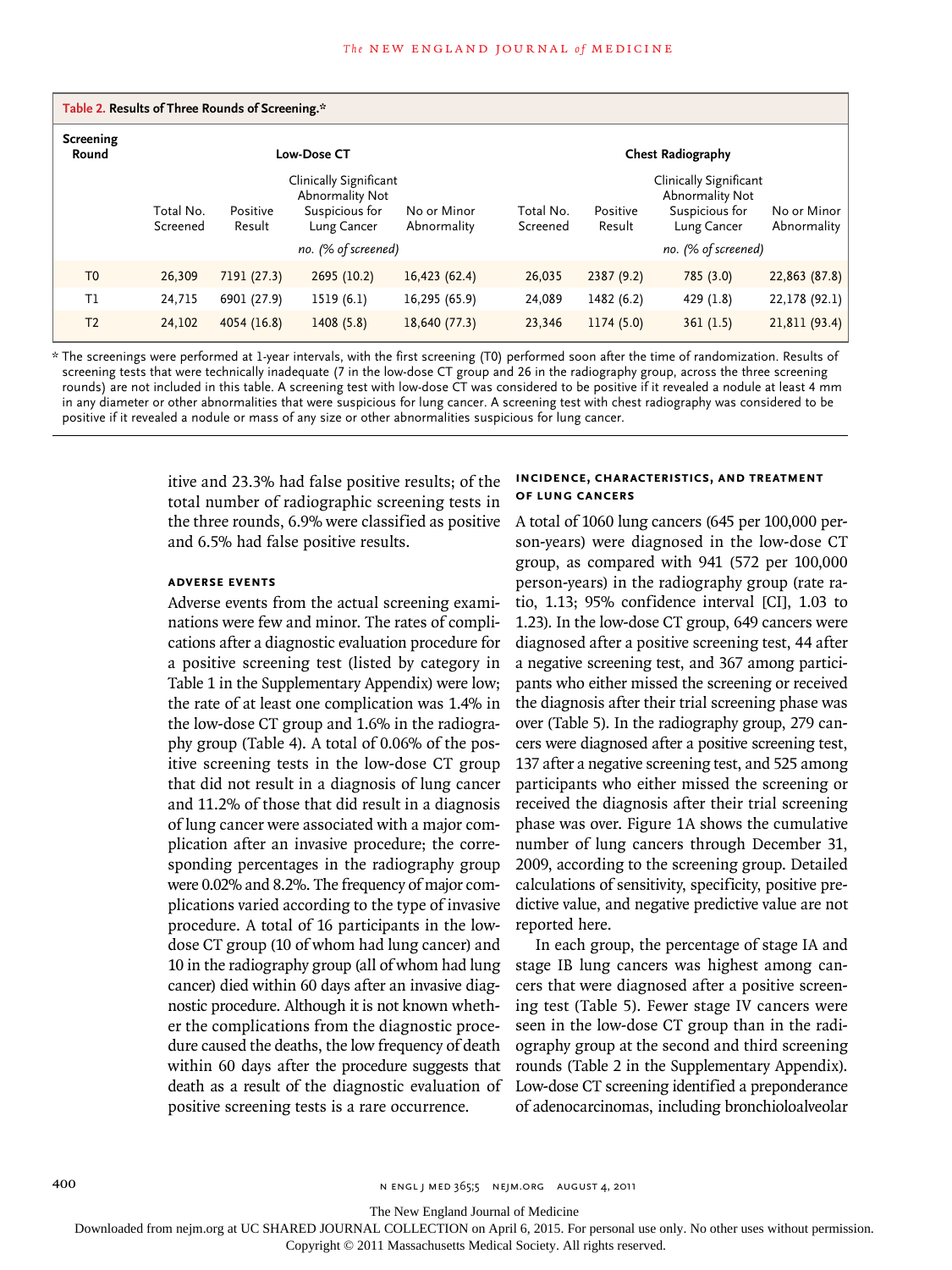|                                                    |                   | Total       |                  | 5043 (100.0)         | 279 (5.5)             | 4764 (94.5)                | 4953 (100.0)                                                                   | 4211 (85.0)              | 2795 (56.4)        | 3884 (78.4)         | 1613 (32.6)       | 3003 (60.6)  | 397 (8.0)             | 172(3.5)                                        | 141(2.8)      | 39 (0.8)      | 225 (4.5)    | 96 (1.9)                                  | 150 (3.0)                        | 239(4.8)           | 55 (1.1)                          | 53 (1.1)     | 184(3.7)    | 122(2.5)         |                                                                                                                                                                                                                                                                                                                                                                                                                                                                |
|----------------------------------------------------|-------------------|-------------|------------------|----------------------|-----------------------|----------------------------|--------------------------------------------------------------------------------|--------------------------|--------------------|---------------------|-------------------|--------------|-----------------------|-------------------------------------------------|---------------|---------------|--------------|-------------------------------------------|----------------------------------|--------------------|-----------------------------------|--------------|-------------|------------------|----------------------------------------------------------------------------------------------------------------------------------------------------------------------------------------------------------------------------------------------------------------------------------------------------------------------------------------------------------------------------------------------------------------------------------------------------------------|
|                                                    |                   | 12          |                  | 1174 (100.0)         | 78 (6.6)              | 1096 (93.4)                | 1149 (100.0)                                                                   | 957 (83.3)               | 658 (57.3)         | 906 (78.9)          | 365 (31.8)        | 712 (62.0)   | 113 (9.8)             | 52(4.5)                                         | 43 (3.7)      | 13(1.1)       | 62 (5.4)     | 32(2.8)                                   | 36(3.1)                          | 67(5.8)            | 21(1.8)                           | 20(1.7)      | 44 (3.8)    | 34 (3.0)         |                                                                                                                                                                                                                                                                                                                                                                                                                                                                |
|                                                    | Chest Radiography | Ε           |                  | 1482 (100.0)         | 65 (4.4)              | 1417 (95.6)                | 1456 (100.0)                                                                   | 1078 (74.0)              | 723 (49.7)         | 968 (66.5)          | 381 (26.2)        | 745 (51.2)   | 105(7.2)              | 37(2.5)                                         | 31(2.1)       | 6(0.4)        | 56 (3.8)     | 19(1.3)                                   | 40 (2.7)                         | 51(3.5)            | 12(0.8)                           | 11(0.8)      | 44 (3.0)    | 33 (2.3)         |                                                                                                                                                                                                                                                                                                                                                                                                                                                                |
|                                                    |                   | $\tilde{L}$ |                  | 2387 (100.0)         | 136 (5.7)             | 2251 (94.3)                | 2348 (100.0)                                                                   | 2176 (92.7)              | 1414 (60.2)        | 2010 (85.6)         | 867 (36.9)        | 1546 (65.8)  | 179 (7.6)             | 83 (3.5)                                        | 67(2.9)       | 20 (0.9)      | 107(4.6)     | 45 (1.9)                                  | 74 (3.2)                         | 121 (5.2)          | 22 (0.9)                          | 22(0.9)      | 96 (4.1)    | 55 (2.3)         |                                                                                                                                                                                                                                                                                                                                                                                                                                                                |
|                                                    |                   | Total       | number (percent) | 18,146 (100.0)       | 649 (3.6)             | 17,497 (96.4)              | 17,702 (100.0)                                                                 | 12,757 (72.1)            | 10,430 (58.9)      | 10,246 (57.9)       | 2,547 (14.4)      | 8,807 (49.8) | 1,471(8.3)            | 322(1.8)                                        | 254 (1.4)     | 80 (0.5)      | 671 (3.8)    | 320(1.8)                                  | 391 (2.2)                        | 713 (4.0)          | 117 (0.7)                         | 234 (1.3)    | 509 (2.9)   | 327(1.8)         |                                                                                                                                                                                                                                                                                                                                                                                                                                                                |
|                                                    |                   | Ľ           |                  | 4054 (100.0)         | 211 (5.2)             | 3843 (94.8)                | 3913 (100.0)                                                                   | 2522 (64.5)              | 2151 (55.0)        | 2009 (51.3)         | 650 (16.6)        | 1608 (41.1)  | 393 (10.0)            | 93 (2.4)                                        | 74 (1.9)      | 24 (0.6)      | 187 (4.8)    | 99 (2.5)                                  | 102(2.6)                         | 219 (5.6)          | 25 (0.6)                          | 96 (2.5)     | 164 (4.2)   | 63 (1.6)         |                                                                                                                                                                                                                                                                                                                                                                                                                                                                |
| ig Results in the Three Screening Rounds.*         | Low-Dose CT       | Ε           |                  | 6901 (100.0)         | 168 (2.4)             | 6733 (97.6)                | 6740 (100.0)                                                                   | 3866 (57.4)              | 3190 (47.3)        | 2520 (37.4)         | 613 (9.1)         | 2046 (30.4)  | 350 (5.2)             | 74 (1.1)                                        | 60 (0.9)      | 17(0.3)       | 178 (2.6)    | 95 (1.4)                                  | 95 (1.4)                         | 197 (2.9)          | 32(0.5)                           | 56 (0.8)     | 148(2.2)    | 96 (1.4)         |                                                                                                                                                                                                                                                                                                                                                                                                                                                                |
|                                                    |                   | P           |                  | 7191 (100.0)         | 270 (3.8)             | 6921 (96.2)                | 7049 (100.0)                                                                   | 5369 (90.4)              | 5089 (72.2)        | 5717 (81.1)         | 1284 (18.2)       | 5153 (73.1)  | 728 (10.3)            | 155 (2.2)                                       | 120 (1.7)     | 39 (0.6)      | 306(4.3)     | 126 (1.8)                                 | 194(2.8)                         | 297 (4.2)          | 60 (0.9)                          | 82 (1.2)     | 197 (2.8)   | 168 (2.4)        |                                                                                                                                                                                                                                                                                                                                                                                                                                                                |
| Table 3. Diagnostic Follow-up of Positive Screenin | Variable          |             |                  | Total positive tests | -ung cancer confirmed | Lung cancer not confirmed; | Positive screening results with complete diagnos-<br>tic follow-up information | Any diagnostic follow-up | Clinical procedure | Imaging examination | Chest radiography | Chest CT     | FDG PET or FDG PET-CT | Percutaneous cytologic examination<br>or biopsy | Transthoracic | Extrathoracic | Bronchoscopy | With neither biopsy nor cytologic testing | With biopsy or cytologic testing | Surgical procedure | Mediastinoscopy or mediastinotomy | Thoracoscopy | Thoracotomy | Other procedures | † Positive tests with incomplete information on diagnostic follow-up are included in this category (142 at T0, 161 at T1, and 141 at T2 in the low-dose CT group and 39 at T0, 26 at T1, and 25<br>* The screenings were performed at 1-year intervals, with the first screening (T0) performed soon after the time of randomization. FDG PET denotes <sup>18</sup> F-fluorodeoxyglucose positron-<br>at T2 in the radiography group).<br>emission tomography. |

 $N$  ENGL J MED  $365;5$  NEJM.ORG AUGUST 4, 2011  $4, 2011$  401

Reduced Lung-Cancer Mortality with Low-Dose CT Screening

The New England Journal of Medicine Downloaded from nejm.org at UC SHARED JOURNAL COLLECTION on April 6, 2015. For personal use only. No other uses without permission.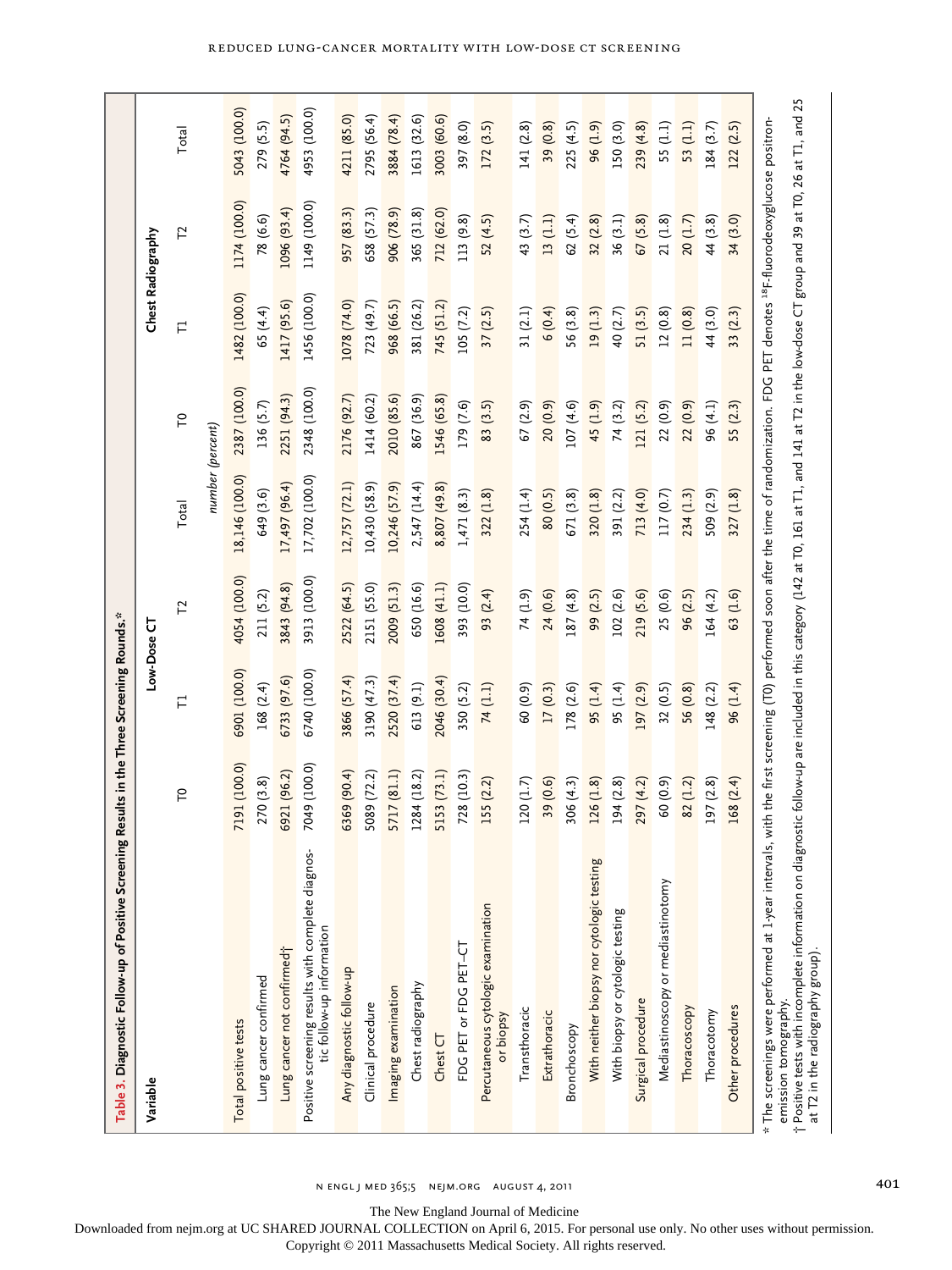| Table 4. Complications after the Most Invasive Screening-Related Diagnostic Evaluation Procedure, According to Lung-Cancer Status.* |                                                     |                   |                                      |                          |             |  |  |  |  |
|-------------------------------------------------------------------------------------------------------------------------------------|-----------------------------------------------------|-------------------|--------------------------------------|--------------------------|-------------|--|--|--|--|
| Complication                                                                                                                        |                                                     |                   | <b>Lung Cancer Confirmed</b>         |                          |             |  |  |  |  |
|                                                                                                                                     | Thoracotomy,<br>Thoracoscopy, or<br>Mediastinoscopy | Bron-<br>choscopy | Needle<br>Biopsy<br>number (percent) | No Invasive<br>Procedure | Total       |  |  |  |  |
| Low-dose CT group                                                                                                                   |                                                     |                   |                                      |                          |             |  |  |  |  |
| Positive screening results for which diagnostic information<br>was complete                                                         | 509 (100.0)                                         | 76 (100.0)        | 33 (100.0)                           | 31 (100.0)               | 649 (100.0) |  |  |  |  |
| No complication                                                                                                                     | 344 (67.6)                                          | 69 (90.8)         | 26(78.8)                             | 26(83.9)                 | 465 (71.6)  |  |  |  |  |
| At least one complication                                                                                                           | 165 (32.4)                                          | 7(9.2)            | 7(21.2)                              | 5(16.1)                  | 184 (28.4)  |  |  |  |  |
| Most severe complication classified as major                                                                                        | 71(13.9)                                            | 2(2.6)            | $\mathbf 0$                          | 2(6.5)                   | 75 (11.6)   |  |  |  |  |
| Most severe complication classified as intermediate                                                                                 | 81 (15.9)                                           | 5(6.6)            | 7(21.2)                              | 2(6.5)                   | 95 (14.6)   |  |  |  |  |
| Most severe complication classified as minor                                                                                        | 13(2.6)                                             | $\mathbf 0$       | $\mathbf 0$                          | 1(3.2)                   | 14(2.2)     |  |  |  |  |
| Death within 60 days after most invasive diagnostic<br>procedure <sup>+</sup>                                                       | 5(1.0)                                              | 4(5.3)            | 1(3.0)                               | 0                        | 10(1.5)     |  |  |  |  |
| Radiography group                                                                                                                   |                                                     |                   |                                      |                          |             |  |  |  |  |
| Positive screening results for which diagnostic information<br>was complete                                                         | 189 (100.0)                                         | 46 (100.0)        | 29 (100.0)                           | 15 (100.0)               | 279 (100.0) |  |  |  |  |
| No complication                                                                                                                     | 130 (68.8)                                          | 42 (91.3)         | 28 (96.6)                            | 14(93.3)                 | 214(76.7)   |  |  |  |  |
| At least one complication                                                                                                           | 59 (31.2)                                           | 4(8.7)            | 1(3.4)                               | 1(6.7)                   | 65(23.3)    |  |  |  |  |
| Most severe complication classified as major                                                                                        | 22(11.6)                                            | 1(2.2)            | $\mathbf 0$                          | 1(6.7)                   | 24(8.6)     |  |  |  |  |
| Most severe complication classified as intermediate                                                                                 | 32 (16.9)                                           | 2(4.3)            | 1(3.4)                               | $\mathbf 0$              | 35 (12.5)   |  |  |  |  |
| Most severe complication classified as minor                                                                                        | 5(2.6)                                              | 1(2.2)            | $\mathbf 0$                          | $\mathbf{0}$             | 6(2.2)      |  |  |  |  |
| Death within 60 days after most invasive diagnostic<br>procedure <sup>+</sup>                                                       | 4(2.1)                                              | 5(10.9)           | 1(3.4)                               | 1(6.7)                   | 11(3.9)     |  |  |  |  |

\* In the case of multiple evaluation procedures of the same type, the earliest is included. Complications that occurred before the most invasive procedure are not included. Participants could have up to three positive screening tests and therefore may be included up to three times in any row. Columns of procedures are arranged in decreasing order of invasiveness. In the case of the first procedure column, thoracotomy was considered to be more invasive than thoracoscopy, which was considered to be more invasive than mediastinoscopy. † For patients who did not undergo an invasive procedure, deaths were included if they occurred within 60 days after the positive screening result.

> carcinomas. Although the use of the term bronchioloalveolar carcinoma is no longer recommended,<sup>23</sup> while the NLST was ongoing, the term was used to denote in situ, minimally invasive, or invasive adenocarcinoma, lepidic predominant (i.e., neoplastic cell growth restricted to preexisting alveolar structure). In both groups, many adenocarcinomas and squamous-cell carcinomas were detected at either stage I or stage II, although the stage distribution was more favorable in the low-dose CT group than in the radiography group (Table 6). Small-cell lung cancers were, in general, not detected at early stages by either low-dose CT or radiography. A total of 92.5% of stage IA and stage IB cancers in the low-dose CT group and 87.5% of those in the radiography group were treated with surgery alone or surgery

combined with chemotherapy, radiation therapy, or both (Table 3 in the Supplementary Appendix).

#### **Lung-Cancer–Specific Mortality**

After the accrual of 144,103 person-years in the low-dose CT group and 143,368 person-years in the radiography group, 356 and 443 deaths from lung cancer in the two groups, respectively, had occurred, corresponding to rates of death from lung cancer of 247 and 309 deaths per 100,000 person-years, respectively, and a relative reduction in the rate of death from lung cancer with lowdose CT screening of 20.0% (95% CI, 6.8 to 26.7; P=0.004). Figure 1B shows the cumulative number of deaths from lung cancer in the two screening groups through January 15, 2009. When only participants who underwent at least one screen-

402 **n engl j med 365;5 nejm.org august 4.2011** 

The New England Journal of Medicine

Downloaded from nejm.org at UC SHARED JOURNAL COLLECTION on April 6, 2015. For personal use only. No other uses without permission.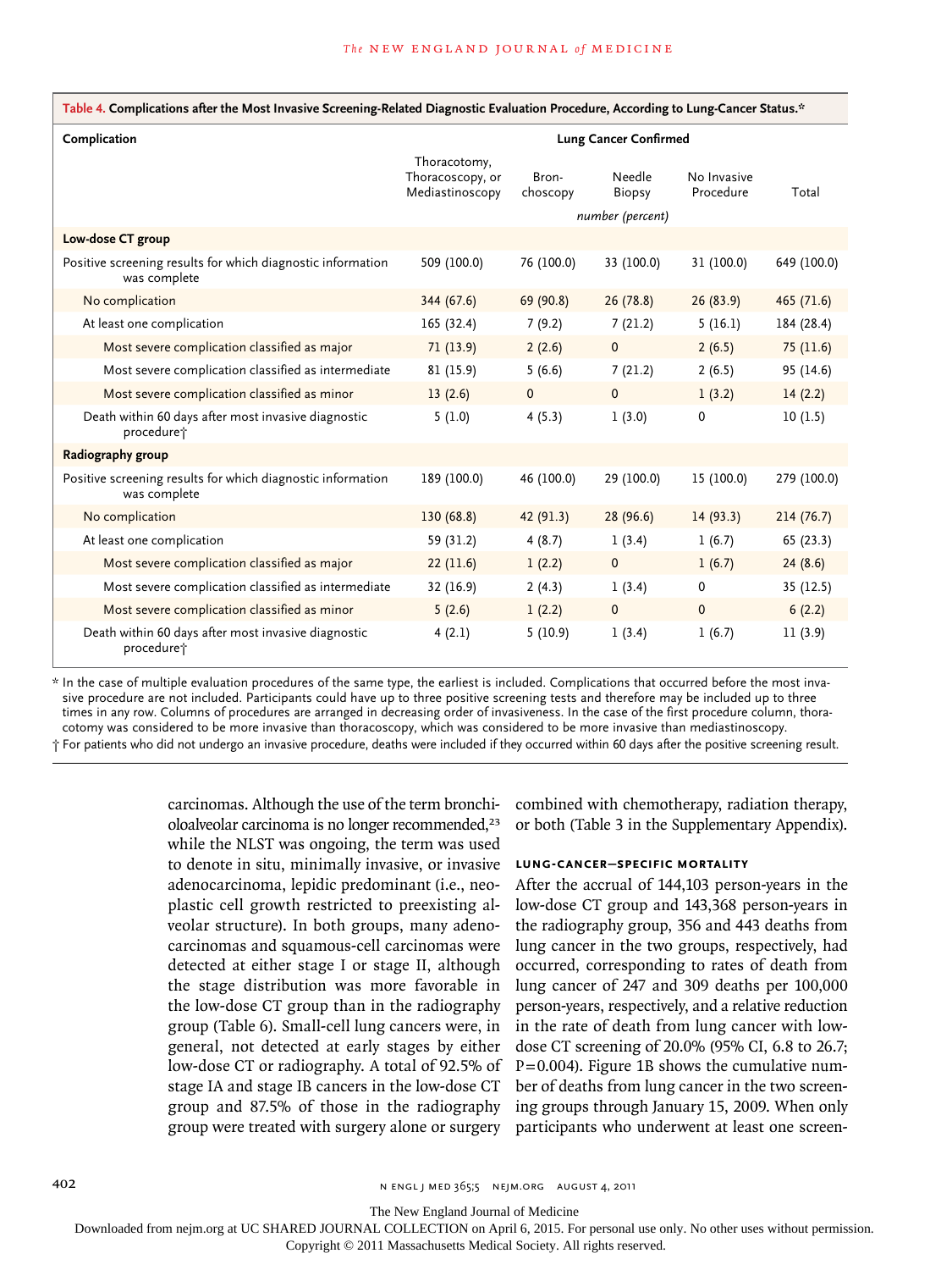|                                                     |              | Lung Cancer Not Confirmed                   |                          |                |
|-----------------------------------------------------|--------------|---------------------------------------------|--------------------------|----------------|
| Thoracotomy,<br>Thoracoscopy, or<br>Mediastinoscopy | Bronchoscopy | Needle<br><b>Biopsy</b><br>number (percent) | No Invasive<br>Procedure | Total          |
|                                                     |              |                                             |                          |                |
| 164 (100.0)                                         | 227 (100.0)  | 66 (100.0)                                  | 16,596 (100.0)           | 17,053 (100.0) |
| 138(84.1)                                           | 216(95.2)    | 59 (89.4)                                   | 16,579 (99.9)            | 16,992 (99.6)  |
| 26 (15.9)                                           | 11(4.8)      | 7(10.6)                                     | 17(0.1)                  | 61(0.4)        |
| 9(5.5)                                              | 2(0.9)       | $\mathbf 0$                                 | $1 (-0.1)$               | 12(0.1)        |
| 13(7.9)                                             | 9(4.0)       | 6(9.1)                                      | 16(0.1)                  | 44 (0.3)       |
| 4(2.4)                                              | $\mathbf 0$  | 1(1.5)                                      | $\mathbf{0}$             | $5 (-0.1)$     |
| 2(1.2)                                              | 4(1.8)       | 0                                           | $5 (-0.1)$               | 11(0.1)        |
|                                                     |              |                                             |                          |                |
| 45 (100.0)                                          | 46 (100.0)   | 24 (100.0)                                  | 4,559 (100.0)            | 4,674 (100.0)  |
| 38 (84.4)                                           | 46 (100.0)   | 23(95.8)                                    | 4,551 (99.8)             | 4,658 (99.7)   |
| 7(15.6)                                             | $\mathbf 0$  | 1(4.2)                                      | 8(0.2)                   | 16(0.3)        |
| 1(2.2)                                              | $\pmb{0}$    | $\mathbf 0$                                 | 3(0.1)                   | 4(0.1)         |
| 6(13.3)                                             | $\pmb{0}$    | 1(4.2)                                      | $2 (-0.1)$               | 9(0.2)         |
| $\mathbf 0$                                         | $\mathbf 0$  | $\mathbf 0$                                 | 3(0.1)                   | 3(0.1)         |
| $\pmb{0}$                                           | $\mathbf 0$  | $\pmb{0}$                                   | 3(0.1)                   | 3(0.1)         |

ing test were included, there were 346 deaths from lung cancer among 26,455 participants in the lowdose CT group and 425 deaths among 26,232 participants in the radiography group. The number needed to screen with low-dose CT to prevent one death from lung cancer was 320.

#### **Overall Mortality**

There were 1877 deaths in the low-dose CT group, as compared with 2000 deaths in the radiography group, representing a significant reduction with low-dose CT screening of 6.7% (95% CI, 1.2 to 13.6) in the rate of death from any cause ( $P=0.02$ ). We were unable to obtain the death certificates for two of the participants in the radiography group who died, but the occurrence of death was confirmed through a review by the end-point verification team. Although lung cancer accounted for 24.1% of all the deaths in the trial, 60.3% of the excess deaths in the radiography group were due to lung cancer (Table 7). When deaths from lung cancer were excluded from the comparison,

the reduction in overall mortality with the use of low-dose CT dropped to 3.2% and was not significant ( $P=0.28$ ).

#### Discussion

In the NLST, a 20.0% decrease in mortality from lung cancer was observed in the low-dose CT group as compared with the radiography group. The rate of positive results was higher with lowdose CT screening than with radiographic screening by a factor of more than 3, and low-dose CT screening was associated with a high rate of false positive results; however, the vast majority of false positive results were probably due to the presence of benign intrapulmonary lymph nodes or noncalcified granulomas, as confirmed noninvasively by the stability of the findings on follow-up CT scans. Complications from invasive diagnostic evaluation procedures were uncommon, with death or severe complications occurring only rarely, particularly among participants who did not have

The New England Journal of Medicine

Downloaded from nejm.org at UC SHARED JOURNAL COLLECTION on April 6, 2015. For personal use only. No other uses without permission.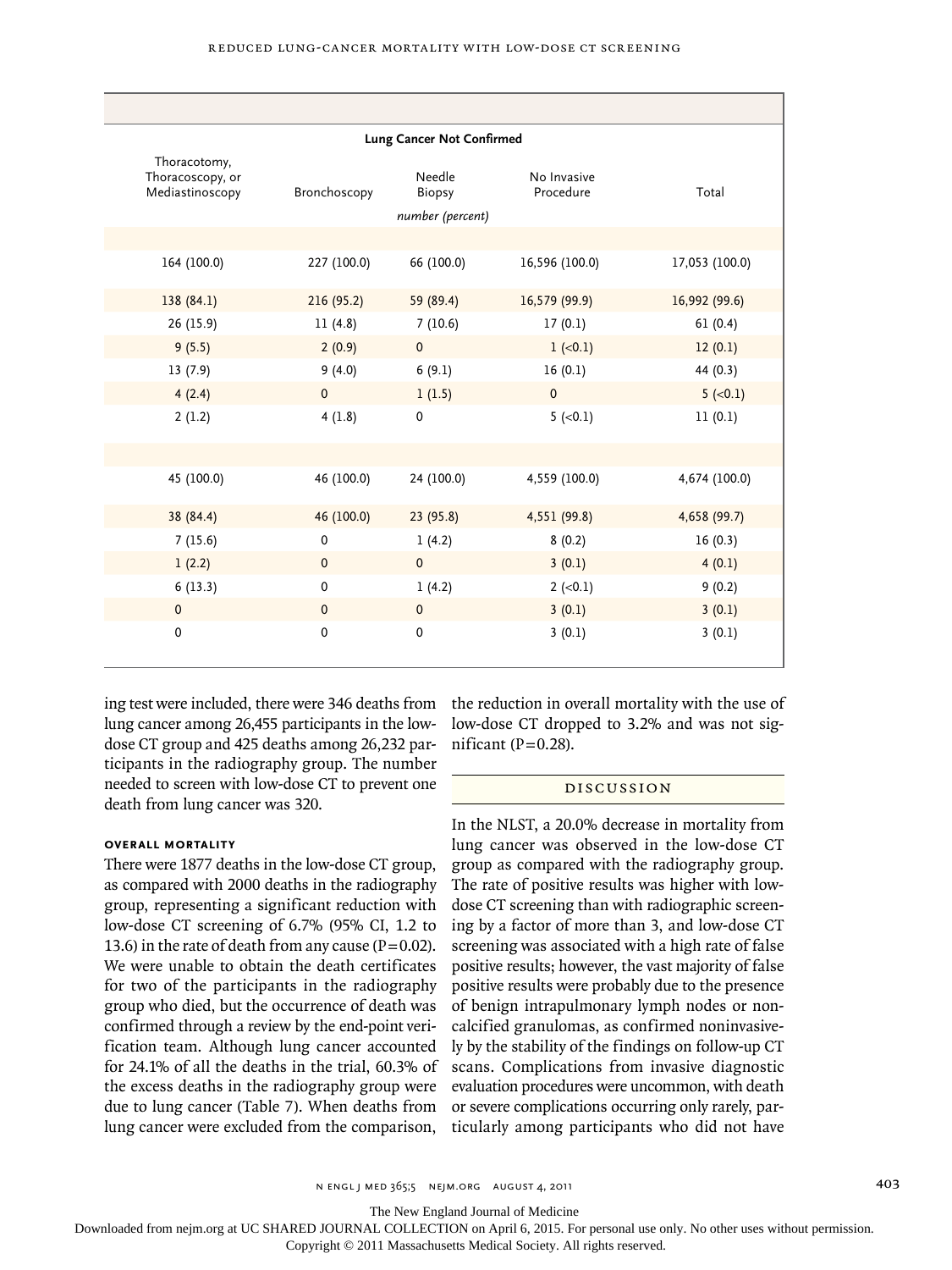| Stage and Histologic<br>Type                                                                                                                                                                                                                                                                                                                                                                                                                                                                                                                                                                                           |                                             | Low-Dose CT                                         |                                                |                       |                                           | Chest Radiography                                      |                                      |                    |
|------------------------------------------------------------------------------------------------------------------------------------------------------------------------------------------------------------------------------------------------------------------------------------------------------------------------------------------------------------------------------------------------------------------------------------------------------------------------------------------------------------------------------------------------------------------------------------------------------------------------|---------------------------------------------|-----------------------------------------------------|------------------------------------------------|-----------------------|-------------------------------------------|--------------------------------------------------------|--------------------------------------|--------------------|
|                                                                                                                                                                                                                                                                                                                                                                                                                                                                                                                                                                                                                        | Screening Test<br>( $N = 649$ )<br>Positive | Screening Test<br>$(N=44)$ <sup>+</sup><br>Negative | Screening Test<br>$(N = 367)$<br>$\frac{1}{2}$ | $(N = 1060)$<br>Total | Screening Test<br>( $N=279$ )<br>Positive | Screening Test<br>$(N = 137)$ <sup>+</sup><br>Negative | Screening Test<br>$(N = 525)$ #<br>ž | $(1+6=N)$<br>Total |
|                                                                                                                                                                                                                                                                                                                                                                                                                                                                                                                                                                                                                        |                                             |                                                     |                                                |                       | number/total number (percent)             |                                                        |                                      |                    |
| Stage                                                                                                                                                                                                                                                                                                                                                                                                                                                                                                                                                                                                                  |                                             |                                                     |                                                |                       |                                           |                                                        |                                      |                    |
| ≤                                                                                                                                                                                                                                                                                                                                                                                                                                                                                                                                                                                                                      | 329/635 (51.8)                              | $5/44$ (11.4)                                       | 82/361 (22.7)                                  | 416/1040 (40.0)       | 90/275 (32.7)                             | 16/135(11.9)                                           | 90/519 (17.3)                        | 196/929 (21.1)     |
| $\mathbf{r}$                                                                                                                                                                                                                                                                                                                                                                                                                                                                                                                                                                                                           | 71/635 (11.2)                               | 2/44(4.5)                                           | 31/361 (8.6)                                   | 104/1040 (10.0)       | 41/275 (14.9)                             | 6/135(4.4)                                             | 46/519 (8.9)                         | 93/929 (10.0)      |
| $\leq$                                                                                                                                                                                                                                                                                                                                                                                                                                                                                                                                                                                                                 | 26/635 (4.1)                                | 2/44(4.5)                                           | 7/361 (1.9)                                    | 35/1040 (3.4)         | 14/275 (5.1)                              | 2/135(1.5)                                             | 16/519 (3.1)                         | 32/929 (3.4)       |
| $\mathop{=}^{\mathop{\underline{\omega}}}% \mathop{=}^{\mathop{\underline{\omega}}% \mathop{=}^{\mathop{\underline{\omega}}% \mathop{=}^{\mathop{\underline{\omega}}% \mathop{=}^{\mathop{\underline{\omega}}% \mathop{=}^{\mathop{\underline{\omega}}% \mathop{=}^{\mathop{\underline{\omega}}% \mathop{=}^{\mathop{\underline{\omega}}% \mathop{=}^{\mathop{\underline{\omega}}% \mathop{=}^{\mathop{\underline{\omega}}% \mathop{=}^{\mathop{\underline{\omega}}% \mathop{=}^{\mathop{\underline{\omega}}% \mathop{=}^{\mathop{\underline{\omega}}% \mathop{=}^{\mathop{\underline{\omega}}% \mathop{=}^{\mathop{\$ | 20/635 (3.1)                                | 3/44(6.8)                                           | 15/361 (4.2)                                   | 38/1040 (3.7)         | 11/275 (4.0)                              | 6/135(4.4)                                             | 25/519(4.8)                          | 42/929 (4.5)       |
| $\leqq$                                                                                                                                                                                                                                                                                                                                                                                                                                                                                                                                                                                                                | 59/635 (9.3)                                | /44(6.8)<br>$\omega$                                | 37/361 (10.2)                                  | 99/1040 (9.5)         | 35/275 (12.7)                             | 21/135 (15.6)                                          | 53/519 (10.2)                        | 109/929 (11.7)     |
| $\mathop{\stackrel{\scriptscriptstyle{6}}{=}}\limits_{}^{8}$                                                                                                                                                                                                                                                                                                                                                                                                                                                                                                                                                           | 49/635 (7.7)                                | 15/44(34.1)                                         | 58/361 (16.1)                                  | 122/1040 (11.7)       | 27/275 (9.8)                              | 24/135 (17.8)                                          | 71/519 (13.7)                        | 122/929 (13.1)     |
| $\geq$                                                                                                                                                                                                                                                                                                                                                                                                                                                                                                                                                                                                                 | 81/635 (12.8)                               | $14/44$ (31.8)                                      | 131/361 (36.3)                                 | 226/1040 (21.7)       | 57/275 (20.7)                             | 60/135 (44.4)                                          | 218/519 (42.0)                       | 335/929 (36.1)     |
| Histologic type                                                                                                                                                                                                                                                                                                                                                                                                                                                                                                                                                                                                        |                                             |                                                     |                                                |                       |                                           |                                                        |                                      |                    |
| Bronchioloalveolar<br>carcinoma                                                                                                                                                                                                                                                                                                                                                                                                                                                                                                                                                                                        | 95/646 (14.7)                               | 1/44(2.3)                                           | 14/358(3.9)                                    | 110/1048 (10.5)       | 13/276 (4.7)                              | 1/135(0.7)                                             | 21/520 (4.0)                         | 35/931 (3.8)       |
| Adenocarcinoma                                                                                                                                                                                                                                                                                                                                                                                                                                                                                                                                                                                                         | 258/646 (39.9)                              | 8/44 (18.2)                                         | 114/358 (31.8)                                 | 380/1048 (36.3)       | 112/276 (40.6)                            | 37/135 (27.4)                                          | 179/520 (34.4)                       | 328/931 (35.2)     |
| Squamous-cell<br>carcinoma                                                                                                                                                                                                                                                                                                                                                                                                                                                                                                                                                                                             | 136/646 (21.1)                              | $13/44$ (29.5)                                      | 94/358 (26.3)                                  | 243/1048 (23.2)       | 70/276 (25.4)                             | 24/135 (17.8)                                          | 112/520 (21.5)                       | 206/931 (22.1)     |
| Large-cell carcinoma                                                                                                                                                                                                                                                                                                                                                                                                                                                                                                                                                                                                   | 28/646 (4.3)                                | /44(6.8)<br>3,                                      | 10/358(2.8)                                    | 41/1048 (3.9)         | 12/276 (4.3)                              | 10/135(7.4)                                            | 21/520 (4.0)                         | 43/931 (4.6)       |
| Non-small-cell carci-<br>noma or other                                                                                                                                                                                                                                                                                                                                                                                                                                                                                                                                                                                 | 75/646 (11.6)                               | 4/44(9.1)                                           | 52/358 (14.5)                                  | 131/1048 (12.5)       | 40/276 (14.5)                             | 30/135 (22.2)                                          | 88/520 (16.9)                        | 158/931 (17.0)     |
| Small-cell carcinoma                                                                                                                                                                                                                                                                                                                                                                                                                                                                                                                                                                                                   | 49/646 (7.6)                                | /44(34.1)<br>15                                     | 73/358 (20.4)                                  | 137/1048 (13.1)       | 28/276 (10.1)                             | 32/135 (23.7)                                          | 99/520 (19.0)                        | 159/931 (17.1)     |
| Carcinoid                                                                                                                                                                                                                                                                                                                                                                                                                                                                                                                                                                                                              | 5/646 (0.8)                                 | $\circ$                                             | 1/358(0.3)                                     | 6/1048 (0.6)          | 1/276 (0.4)                               | 1/135(0.7)                                             | 0                                    | 2/931 (0.2)        |

 $\emptyset$  The 289 lung cancers in this category (in the two groups combined) included 28 adenosquamous carcinomas, 6 sarcomatoid carcinomas, 55 unclassified carcinomas, 1 anaplastic-type

participants who were due for a screening test.

carcinoma, 1 carcinosarcoma, and 198 coded only as "non–small-cell carcinoma."

§

The New England Journal of Medicine

Downloaded from nejm.org at UC SHARED JOURNAL COLLECTION on April 6, 2015. For personal use only. No other uses without permission.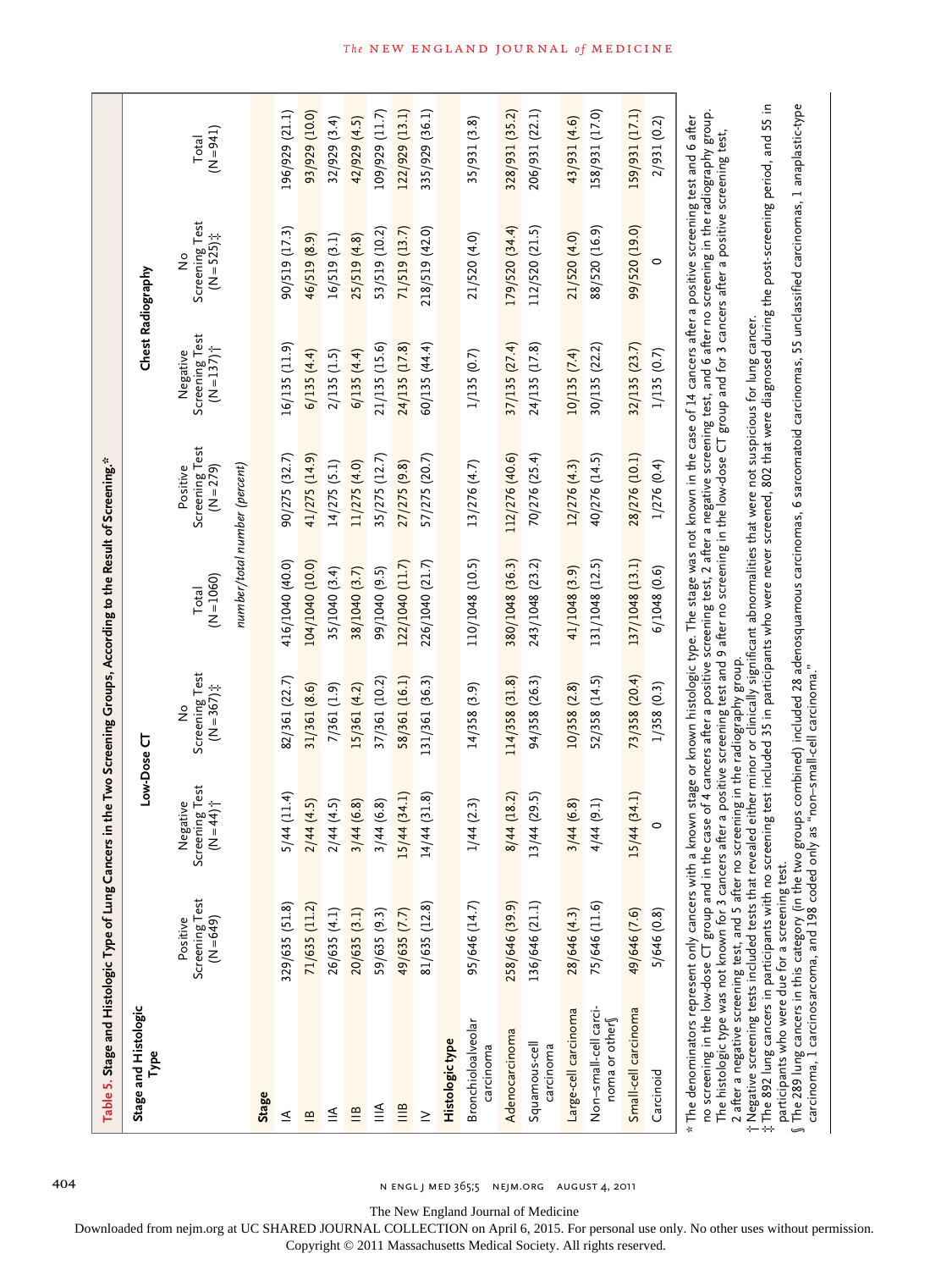lung cancer. The decrease in the rate of death from any cause with the use of low-dose CT screening suggests that such screening is not, on the whole, deleterious.

A high rate of adherence to the screening, low rates of lung-cancer screening outside the NLST, and thorough ascertainment of lung cancers and deaths contributed to the success of the NLST. Moreover, because there was no mandated diagnostic evaluation algorithm, the follow-up of positive screening tests reflected the practice patterns at the participating medical centers. A multidisciplinary team ensured that all aspects of the NLST were conducted rigorously.

There are several limitations of the NLST. First, as is possible in any clinical study, the findings may be affected by the "healthy-volunteer" effect, which can bias results such that they are more favorable than those that will be observed when the intervention is implemented in the community.24 The role of this bias in our results cannot be ascertained at this time. Second, the scanners that are currently used are technologically more advanced than those that were used in the trial. This difference may mean that screening with today's scanners will result in a larger reduction in the rate of death from lung cancer than was observed in the NLST; however, the ability to detect more abnormalities may result only in higher rates of false positive results.25 Third, the NLST was conducted at a variety of medical institutions, many of which are recognized for their expertise in radiology and in the diagnosis and treatment of cancer. It is possible that community facilities will be less prepared to undertake screening programs and the medical care that must be associated with them. For example, one of the most important factors determining the success of screening will be the mortality associated with surgical resection, which was much lower in the NLST than has been reported previously in the general U.S. population  $(1\% \text{ vs. } 4\%)$ .<sup>26</sup> Finally, the reduction in the rate of death from lung cancer associated with an ongoing low-dose CT screening program was not estimated in the NLST and may be larger than the 20% reduction observed with only three rounds of screening.

Radiographic screening rather than community care (care that a participant usually receives) was chosen as the comparator in the NLST because radiographic screening was being evaluated in the PLCO trial at the time the NLST was designed.<sup>11</sup>



The number of lung cancers (Panel A) includes lung cancers that were diagnosed from the date of randomization through December 31, 2009. The number of deaths from lung cancer (Panel B) includes deaths that occurred from the date of randomization through January 15, 2009.

The designers of the NLST reasoned that if the PLCO trial were to show a reduction in lung-cancer mortality with radiographic screening, a trial of low-dose CT screening in which a communitycare group was the control would be of less value, since the standard of care would have become screening with chest radiography. Nevertheless, the choice of radiography precludes a direct comparison of low-dose CT with community care. Analysis of the subgroup of PLCO participants who met the NLST criteria for age and smoking history indicated that radiography, as compared with community care, does not reduce mortality

The New England Journal of Medicine

Downloaded from nejm.org at UC SHARED JOURNAL COLLECTION on April 6, 2015. For personal use only. No other uses without permission.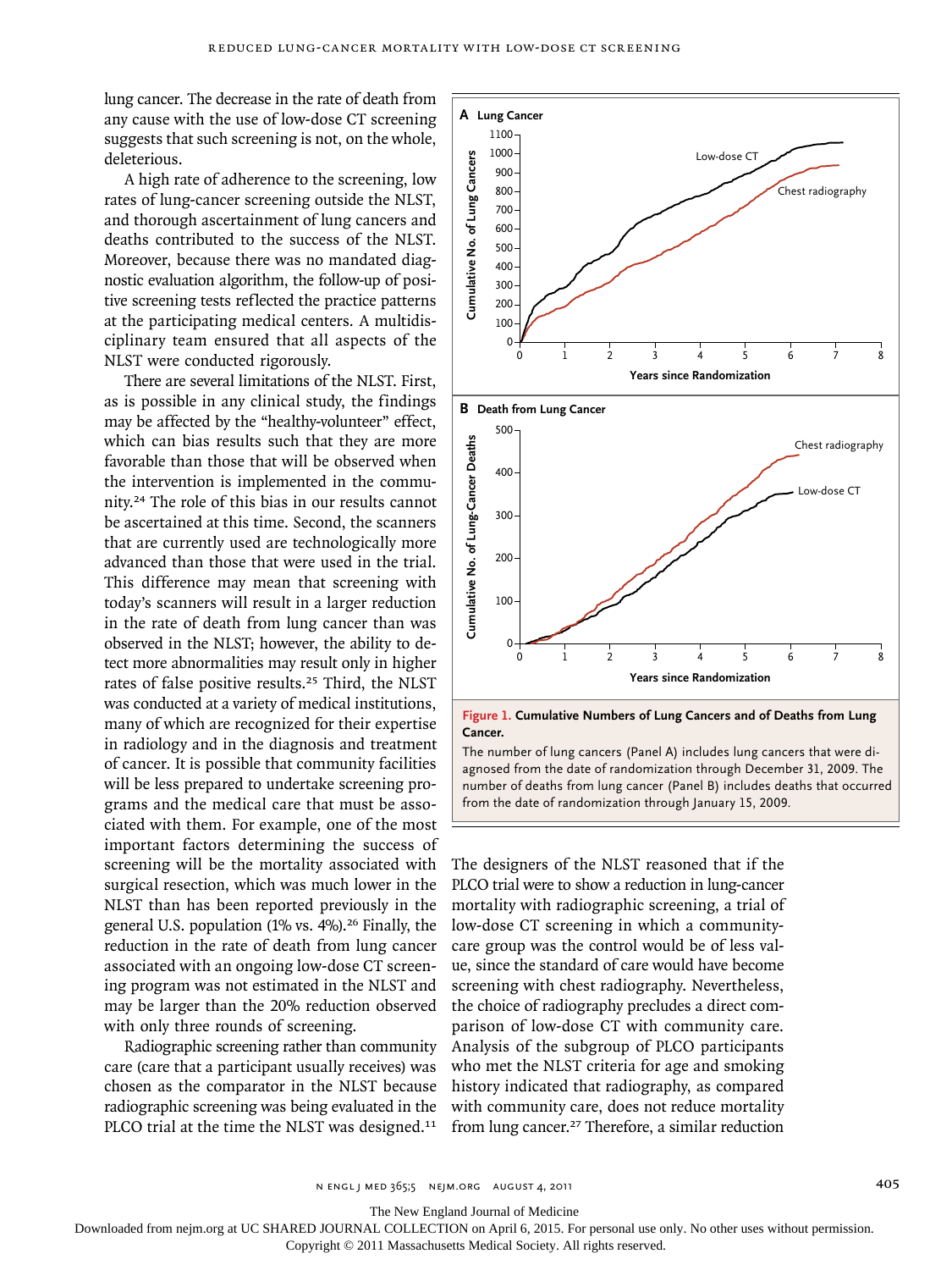| Table 6. Histologic Type of Lung Cancers in the Two Screening Groups, According to Tumor Stage.*                                                                                                                                                                                                              |                         |                 |                 |               |                                      |                           |                                    |                 |
|---------------------------------------------------------------------------------------------------------------------------------------------------------------------------------------------------------------------------------------------------------------------------------------------------------------|-------------------------|-----------------|-----------------|---------------|--------------------------------------|---------------------------|------------------------------------|-----------------|
| Histologic Type                                                                                                                                                                                                                                                                                               | of Cancers<br>Total No. |                 |                 |               | Stage of Cancer                      |                           |                                    |                 |
|                                                                                                                                                                                                                                                                                                               |                         | ≤               | $\mathbf{r}$    | $\leqq$       | $\stackrel{\textstyle\mathsf{m}}{=}$ | $\stackrel{\leq}{\equiv}$ | $\mathop{=}^{\mathop{\mathsf{m}}}$ | $\geq$          |
|                                                                                                                                                                                                                                                                                                               |                         |                 |                 |               | number/total number (percent)        |                           |                                    |                 |
| Low-dose CT group                                                                                                                                                                                                                                                                                             |                         |                 |                 |               |                                      |                           |                                    |                 |
| Bronchioloalveolar carcinoma                                                                                                                                                                                                                                                                                  | <b>DIT</b>              | 83/110 (75.5)   | 6/110(5.5)      | 3/110(2.7)    | 1/110 (0.9)                          | 1/110 (0.9)               | 8/110 (7.3)                        | 8/110 (7.3)     |
| Adenocarcinoma                                                                                                                                                                                                                                                                                                | 380                     | 173/376 (46.0)  | 48/376 (12.8)   | 17/376 (4.5)  | 10/376 (2.7)                         | 31/376 (8.2)              | 33/376 (8.8)                       | 64/376 (17.0)   |
| Squamous-cell carcinoma                                                                                                                                                                                                                                                                                       | 243                     | 90/239 (37.7)   | 35/239 (14.6)   | 9/239(3.8)    | 16/239 (6.7)                         | 26/239 (10.9)             | $32/239$ (13.4)                    | 31/239 (13.0)   |
| Large-cell carcinoma                                                                                                                                                                                                                                                                                          | $\overline{4}$          | 17/41(41.5)     | 4/41(9.8)       | 0/41          | 3/41(7.3)                            | 7/41 (17.1)               | 5/41 (12.2)                        | 5/41(12.2)      |
| Non-small-cell carcinoma, other                                                                                                                                                                                                                                                                               | 131                     | 38/127 (29.9)   | 10/127 (7.9)    | 1/127 (0.8)   | 5/127 (3.9)                          | 16/127 (12.6)             | 17/127 (13.4)                      | 40/127 (31.5)   |
| Small-cell carcinoma                                                                                                                                                                                                                                                                                          | 137                     | 8/133 (6.0)     | 1/133(0.8)      | 5/133(3.8)    | 3/133(2.3)                           | 17/133 (12.8)             | 27/133 (20.3)                      | 72/133 (54.1)   |
| Carcinoid                                                                                                                                                                                                                                                                                                     | م                       | 2/2 (100.0)     | 0/2             | 0/2           | 0/2                                  | 0/2                       | 0/2                                | 0/2             |
| Unknown                                                                                                                                                                                                                                                                                                       | 12                      | 5/12(41.7)      | 0/12            | 0/12          | 0/12                                 | 1/12(8.3)                 | 0/12                               | 6/12(50.0)      |
| Total                                                                                                                                                                                                                                                                                                         | 1060                    | 416/1040 (40.0) | 104/1040 (10.0) | 35/1040 (3.4) | 38/1040 (3.7)                        | 99/1040 (9.5)             | 122/1040 (11.7)                    | 226/1040 (21.7) |
| Radiography group                                                                                                                                                                                                                                                                                             |                         |                 |                 |               |                                      |                           |                                    |                 |
| Bronchioloalveolar carcinoma                                                                                                                                                                                                                                                                                  | 35                      | 17/35 (48.6)    | 1/35(2.9)       | 1/35(2.9)     | 2/35(5.7)                            | 3/35(8.6)                 | 5/35(14.3)                         | 6/35(17.1)      |
| Adenocarcinoma                                                                                                                                                                                                                                                                                                | 328                     | 83/326 (25.5)   | 42/326 (12.9)   | 17/326 (5.2)  | 12/326 (3.7)                         | 29/326 (8.9)              | 29/326 (8.9)                       | 114/326 (35.0)  |
| Squamous-cell carcinoma                                                                                                                                                                                                                                                                                       | 206                     | 51/205 (24.9)   | 29/205 (14.1)   | 6/205 (2.9)   | 17/205 (8.3)                         | 24/205 (11.7)             | 28/205 (13.7)                      | 50/205 (24.4)   |
| Large-cell carcinoma                                                                                                                                                                                                                                                                                          | 43                      | 9/42(21.4)      | $5/42$ (11.9)   | 1/42(2.4)     | 1/42(2.4)                            | 10/42(23.8)               | 7/42 (16.7)                        | 9/42(21.4)      |
| Non-small-cell carcinoma or other                                                                                                                                                                                                                                                                             | 158                     | 20/155 (12.9)   | 9/155(5.8)      | 3/155(1.9)    | 5/155 (3.2)                          | 24/155 (15.5)             | 24/155 (15.5)                      | 70/155 (45.2)   |
| Small-cell carcinoma                                                                                                                                                                                                                                                                                          | 159                     | 11/157 (7.0)    | 6/157(3.8)      | 4/157(2.5)    | 5/157 (3.2)                          | 18/157 (11.5)             | 28/157 (17.8)                      | 85/157 (54.1)   |
| Carcinoid                                                                                                                                                                                                                                                                                                     | 2                       | 2/2 (100.0)     | 0/2             | 0/2           | 0/2                                  | 0/2                       | 0/2                                | 0/2             |
| Unknown                                                                                                                                                                                                                                                                                                       | $\overline{10}$         | 3/7(42.9)       | 1/7(14.3)       | 0/7           | 0/7                                  | 1/7(14.3)                 | 1/7(14.3)                          | 1/7(14.3)       |
| Total                                                                                                                                                                                                                                                                                                         | 941                     | 196/929 (21.1)  | 93/929 (10.0)   | 32/929 (3.4)  | 42/929 (4.5)                         | 109/929 (11.7)            | 122/929 (13.1)                     | 335/929 (36.1)  |
| †The 289 lung cancers in this category (in the two groups combined) included 28 adenosquamous carcinomas, 6 sarcomatoid carcinomas, 55 unclassified carcinomas, 1 anaplastic-type<br>carcinoma, 1 carcinosarcoma, and 198 coded o<br>* The denominators represent only cancers for which the stage was known. |                         |                 |                 |               |                                      |                           |                                    |                 |

406 n engl j med 365;5 nejm.org august 4, 2011

The New England Journal of Medicine

Downloaded from nejm.org at UC SHARED JOURNAL COLLECTION on April 6, 2015. For personal use only. No other uses without permission.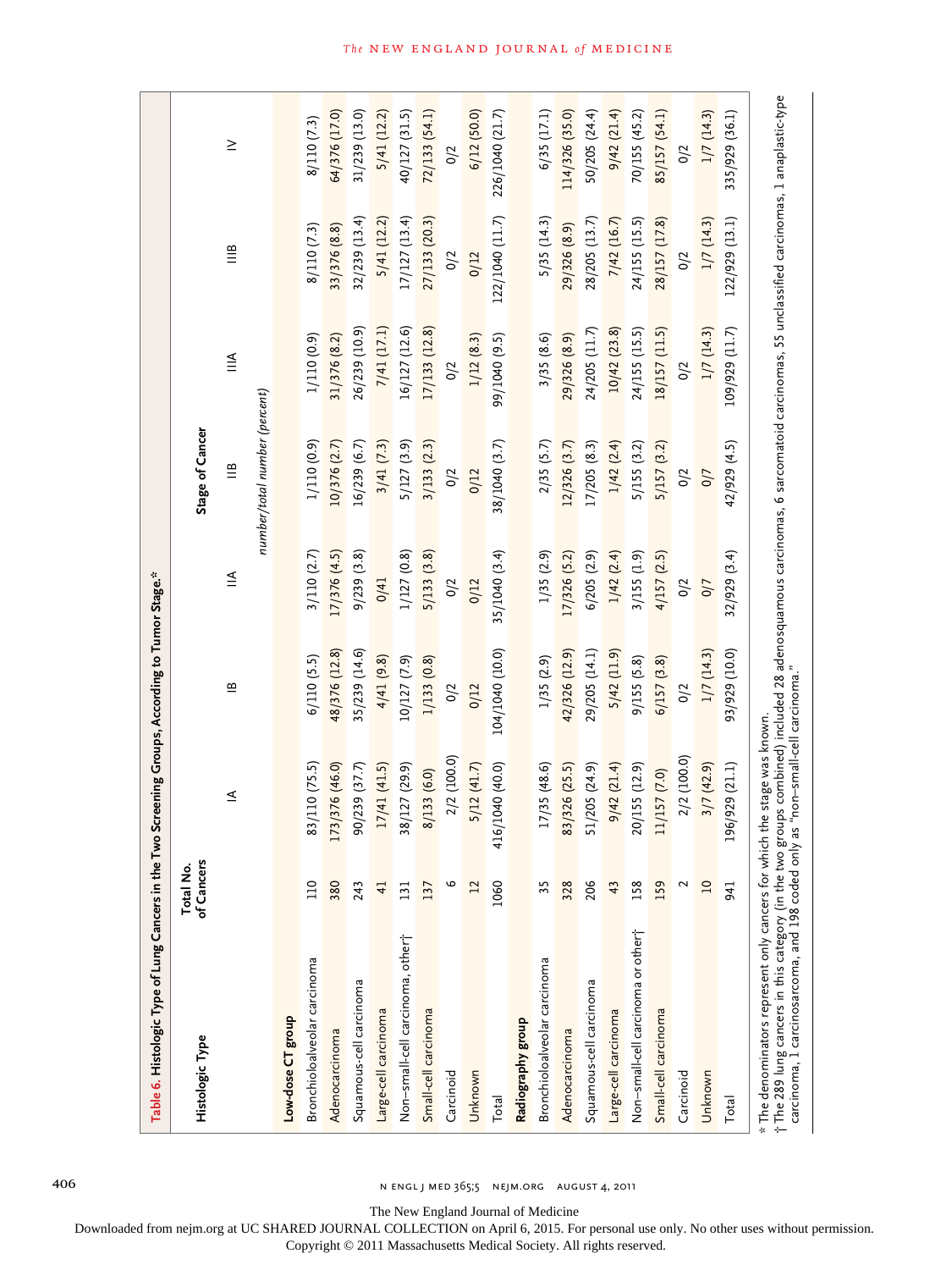| Table 7. Cause of Death on the Death Certificate, According to Screening Group.* |                          |                               |                 |
|----------------------------------------------------------------------------------|--------------------------|-------------------------------|-----------------|
| <b>Cause of Death</b>                                                            | <b>Low-Dose CT Group</b> | <b>Radiography Group</b>      | Total           |
|                                                                                  |                          | number/total number (percent) |                 |
| Neoplasm of bronchus and lungt                                                   | 427/1865 (22.9)          | 503/1991 (25.3)               | 930/3856 (24.1) |
| Other neoplasm                                                                   | 416/1865 (22.3)          | 442/1991 (22.2)               | 858/3856 (22.3) |
| Cardiovascular illness                                                           | 486/1865(26.1)           | 470/1991 (23.6)               | 956/3856 (24.8) |
| Respiratory illness                                                              | 175/1865 (9.4)           | 226/1991 (11.4)               | 401/3856 (10.4) |
| Complications of medical<br>or surgical care                                     | 12/1865(0.6)             | 7/1991(0.4)                   | 19/3856 (0.5)   |
| Other                                                                            | 349/1865 (18.7)          | 343/1991 (17.2)               | 692/3856 (17.9) |

\* A total of 3875 death certificates were received (1877 for participants in the low-dose CT group and 1998 for those in the radiography group), but the cause of death was unknown for 12 participants in the low-dose CT group and 7 in the radiography group. The denominators represent only the deaths for which the cause was known. Causes of death were categorized according to the following codes in the *International Classification of Diseases, 10th Revision* (ICD-10): neoplasms of bronchus and lung, C33-C34; neoplasms other than bronchus and lung, C00-D48 (excluding C33 and C34); cardiovascular illness, I00-I99; respiratory illness, J00-J99; complications of medical or surgical care, S00-T17.8, T18-T99, and Y40-Y84; unknown, R96-R99 and death certificates without a coded cause of death; and other, all remaining codes.

† The number of deaths from neoplasm of the bronchus and lung in this table is not equal to the number of lung-cancer deaths in the lung-cancer mortality analysis. The lung-cancer deaths included here are those that were determined from information on the death certificate only (without review by the end-point verification team) and include deaths that occurred through December 31, 2009.

in lung-cancer mortality would probably have been pean studies are gathering types of data that were observed in the NLST if community care had been not collected by the NLST and will be able to chosen instead for the control group.

In addition to the high rate of false positive results, two other potentially harmful effects of low-dose CT screening must be mentioned. Overdiagnosis, a major source of controversy surrounding low-dose CT lung-cancer screening, results from the detection of cancers that never would have become symptomatic.<sup>28</sup> Although additional follow-up would be necessary to measure the magnitude of overdiagnosis in the NLST, a comparison of the number of cancers diagnosed in the two trial groups suggests that the magnitude of overdiagnosis with low-dose CT as compared with radiographic screening is not large. The other harmful effect, the association of low-dose CT with the development of radiation-induced cancers, could not be measured directly, is a longterm phenomenon, and must be assessed in future analyses.<sup>29</sup>

A number of smaller, randomized trials of lowdose CT screening are under way in Europe. 30-36 Because none of these trials have sufficient statistical power to detect a reduction in lung-cancer mortality of the magnitude seen in the NLST, it is expected that meta-analyses of the findings from these trials will be performed. The Euro-

address additional questions about low-dose CT screening, including the best strategies for the management of nodules observed with screening.<sup>37</sup>

The observation that low-dose CT screening can reduce the rate of death from lung cancer has generated many questions. Will populations with risk profiles that are different from those of the NLST participants benefit? Are less frequent screening regimens equally effective? For how long should screening continue? Would the use of different criteria for a positive screening result, such as a larger nodule diameter, still result in a benefit? It is unlikely that large, definitive, randomized trials will be undertaken to answer these questions, but modeling and microsimulation can be used to address them. Although some agencies and organizations are contemplating the establishment of lung-cancer screening recommendations on the basis of the findings of the NLST, the current NLST data alone are, in our opinion, insufficient to fully inform such important decisions.

Before public policy recommendations are crafted, the cost-effectiveness of low-dose CT screening must be rigorously analyzed. The reduction in lung-cancer mortality must be weighed against the harms from positive screening results and

The New England Journal of Medicine

Downloaded from nejm.org at UC SHARED JOURNAL COLLECTION on April 6, 2015. For personal use only. No other uses without permission.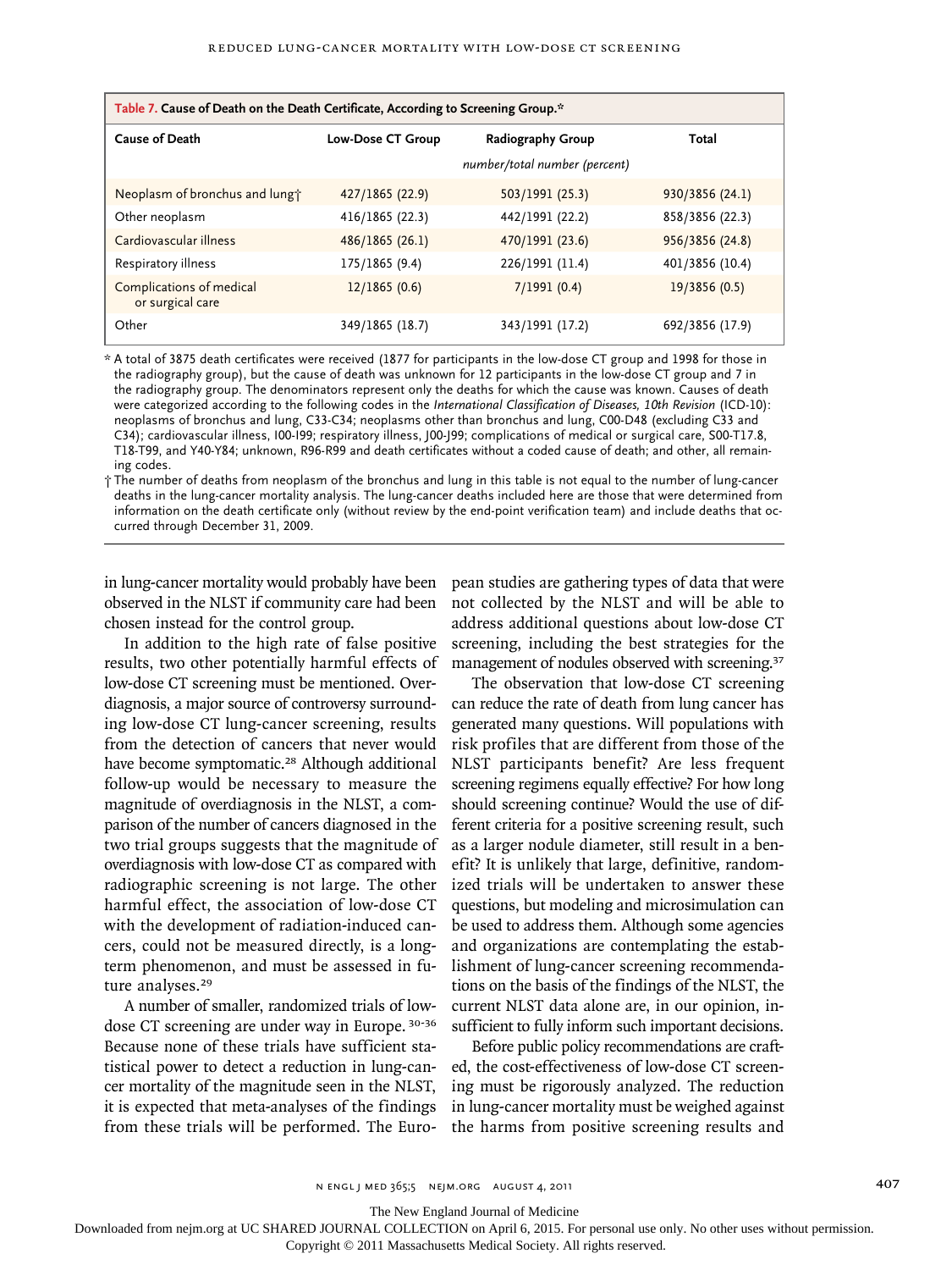overdiagnosis, as well as the costs. The cost component of low-dose CT screening includes not only the screening examination itself but also the diagnostic follow-up and treatment. The benefits, harms, and costs of screening will all depend on the way in which low-dose CT screening is implemented, specifically in regard to the eligibility criteria, screening frequency, interpretation threshold, diagnostic follow-up, and treatment. For example, although there are currently only about 7 million persons in the United States who would meet the eligibility criteria for the NLST, there are 94 million current or former smokers<sup>6</sup> and many more with secondhand exposure to smoke or other risk factors. The cost-effectiveness of low-dose CT screening must also be considered in the context of competing interventions, particularly smoking cessation. NLST investigators are currently analyzing the quality-of-life effects, costs, and costeffectiveness of screening in the NLST and are planning collaborations with the Cancer Intervention and Surveillance Modeling Network to investigate the potential effect of low-dose CT screening in a wide range of scenarios.

Other strategies for early detection of lung cancer — in particular, molecular markers in blood, sputum, and urine, which can be studied in specimens that were obtained as part of ACRIN's NLST activities and are available to the research community — may one day help select persons who are best suited for low-dose CT screening or identify persons with positive low-dose CT screening tests who should undergo more rigorous diagnostic evaluation.

The American College of Radiology Imaging Network component of the National Lung Screening Trial (NLST) was funded through grants (U01-CA-80098 and U01-CA-79778) under a cooperative agreement with the Cancer Imaging Program, Division of Cancer Treatment and Diagnosis. The Lung Screening Study sites of the NLST were funded through contracts with the Early Detection Research Group and Biometry Research Group, Division of Cancer Prevention: University of Colorado Denver (N01-CN-25514), Georgetown University (N01-CN-25522), Pacific Health Research and Education Institute (N01-CN-25515), Henry Ford Health System (N01-CN-25512), University of Minnesota (N01-CN-25513), Washington University in St. Louis (N01-CN-25516), University of Pittsburgh (N01-CN-25511), University of Utah (N01-CN-25524), Marshfield Clinic Research Foundation (N01-CN-25518), University of Alabama at Birmingham (N01-CN-75022), Westat (N01-CN-25476), and Information Management Services (N02- CN-63300).

Mr. Clapp reports holding a financial interest in Human Genome Sciences; and Dr. Gatsonis, receiving consulting fees from Wilex, MELA Sciences, and Endocyte, lecture fees from Bayer HealthCare, and support from the Radiological Society of North America for developing educational presentations. No other potential conflict of interest relevant to this article was reported.

Disclosure forms provided by the authors are available with the full text of this article at NEJM.org.

We thank the trial participants for their contributions in making this trial possible.

#### **appendix**

The members of the writing team of the National Lung Screening Trial Research Team are as follows: Denise R. Aberle, M.D., University of California at Los Angeles, Los Angeles; Amanda M. Adams, M.P.H., American College of Radiology Imaging Network (ACRIN) Biostatistics Center, Brown University, Providence, RI; Christine D. Berg, M.D., Division of Cancer Prevention, National Cancer Institute, Bethesda, MD; William C. Black, M.D., Dartmouth–Hitchcock Medical Center, Lebanon, NH; Jonathan D. Clapp, B.S., Information Management Services, Rockville, MD; Richard M. Fagerstrom, Ph.D., Division of Cancer Prevention, National Cancer Institute, Bethesda, MD; Ilana F. Gareen, Ph.D., ACRIN Biostatistics Center, Brown University, Providence, RI; Constantine Gatsonis, Ph.D., ACRIN Biostatistics Center, Brown University, Providence, RI; Pamela M. Marcus, Ph.D., Division of Cancer Prevention, National Cancer Institute, Bethesda, MD; and JoRean D. Sicks, M.S., ACRIN Biostatistics Center, Brown University, Providence, RI.

#### **References**

**1.** Ding L, Getz G, Wheeler DA, et al. Somatic mutations affect key pathways in lung adenocarcinoma. Nature 2008;455: 1069-75.

**2.** Sanders HR, Albitar M. Somatic mutations of signaling genes in non-smallcell lung cancer. Cancer Genet Cytogenet 2010;203:7-15.

**3.** Jemal A, Siegel R, Xu J, Ward E. Cancer statistics, 2010. CA Cancer J Clin 2010; 60:277-300. [Erratum, CA Cancer J Clin 2011;61:133-4.]

**4.** Cancer of the lung and bronchus (invasive): trends in SEER incidence and U.S. mortality using the Joinpoint Regression Program, 1975-2007 with up to four Joinpoints, 1992-2007 with up to two Joinpoints, both sexes by race/ethnicity. (http:// seer.cancer.gov/csr/1975\_2007/results\_ merged/sect\_15\_lung\_bronchus.pdf.)

**5.** Pierce JP, Messer K, White MM, Cowling DW, Thomas DP. Prevalence of heavy smoking in California and the United States, 1965-2007. JAMA 2011;305:1106-12. **6.** Cigarette smoking among adults and

trends in smoking cessation — United States, 2008. MMWR Morb Mortal Wkly Rep 2009;58:1227-32. **7.** Jemal A, Center MM, DeSantis C,

Ward EM. Global patterns of cancer incidence and mortality rates and trends. Cancer Epidemiol Biomarkers Prev 2010; 19:1893-907.

**8.** Doria-Rose VP, Szabo E. Screening and prevention of lung cancer. In: Kernstine KH, Reckamp KL, eds. Lung cancer: a multidisciplinary approach to diagnosis and management. New York: Demos Medical Publishing, 2010:53-72.

**9.** Naidich DP, Marshall CH, Gribbin C,

Arams RS, McCauley DI. Low-dose CT of the lungs: preliminary observations. Radiology 1990;175:729-31.

**10.** The National Lung Screening Trial Research Team. The National Lung Screening Trial: overview and study design. Radiology 2011;258:243-53.

**11.** Church TR, National Lung Screening Trial Executive Committee. Chest radiography as the comparison for spiral CT in the National Lung Screening Trial. Acad Radiol 2003;10:713-5.

**12.** The National Lung Screening Trial Research Team. Baseline characteristics of participants in the randomized National Lung Screening Trial. J Natl Cancer Inst 2010;102:1771-9.

**13.** Cagnon CH, Cody DD, McNitt-Gray MF, Seibert JA, Judy PF, Aberle DR. Description and implementation of a quality

408 n engl j med 365;5 nejm.org august 4, 2011

The New England Journal of Medicine

Downloaded from nejm.org at UC SHARED JOURNAL COLLECTION on April 6, 2015. For personal use only. No other uses without permission.